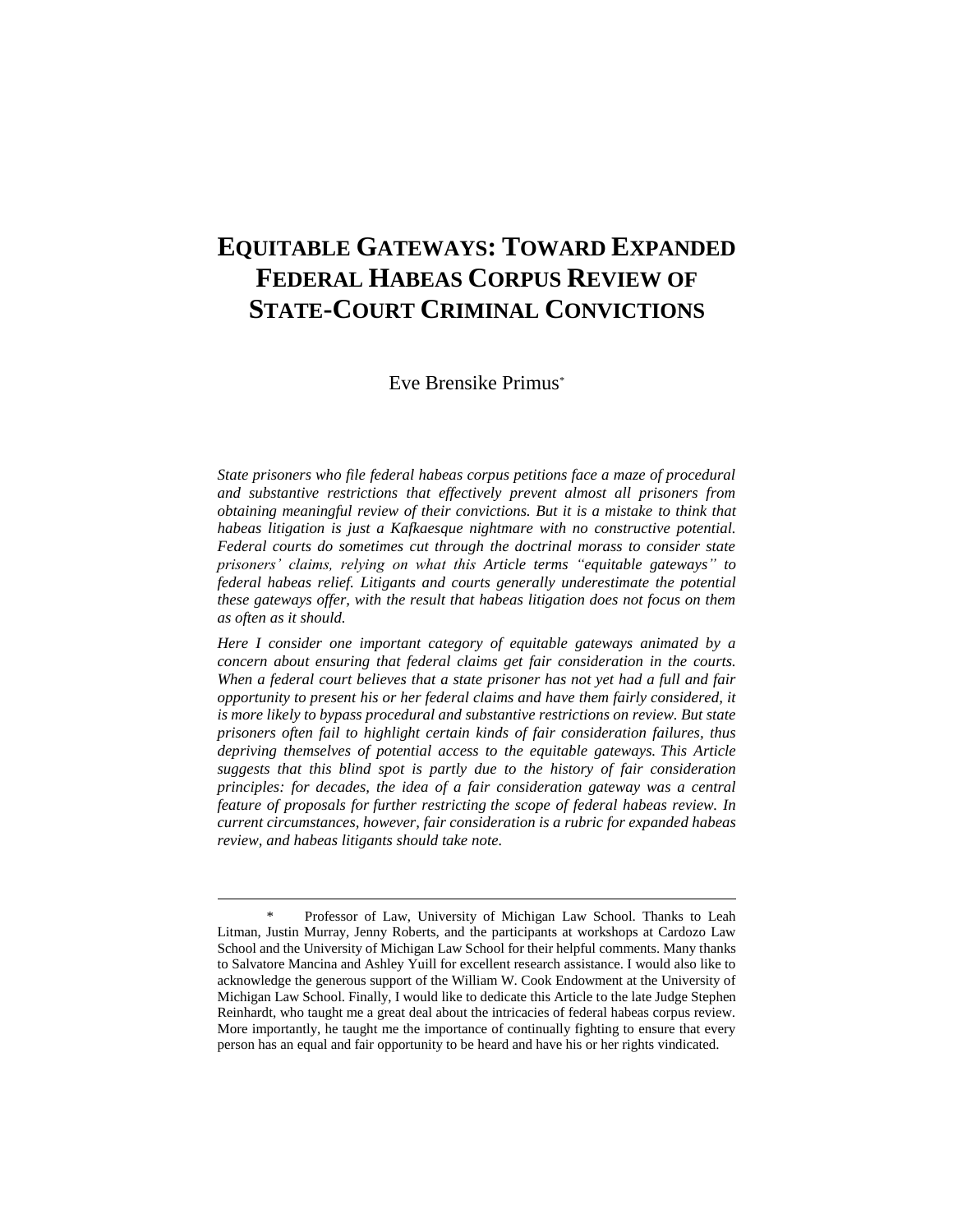## **TABLE OF CONTENTS**

| 3. Presumption of Correctness with Respect to State Factual Findings  303 |  |
|---------------------------------------------------------------------------|--|
|                                                                           |  |
| II. FAIR CONSIDERATION DOCTRINE'S EQUITABLE GATEWAYS  304                 |  |
|                                                                           |  |
|                                                                           |  |
|                                                                           |  |
|                                                                           |  |
| B. Obtaining More Rigorous and Less Deferential Merits Review 312         |  |
|                                                                           |  |
|                                                                           |  |
| 3. Deferential Standards of Review and the Presumption of Correctness 314 |  |
|                                                                           |  |
|                                                                           |  |

## <span id="page-1-1"></span><span id="page-1-0"></span>**INTRODUCTION**

Federal habeas corpus review of state criminal convictions is a mess. The Supreme Court has described the Great Writ as "a bulwark against convictions that violate fundamental fairness,"<sup>1</sup> but one empirical study revealed that fewer than 0.3% of noncapital state petitioners get any form of federal habeas relief, and more than half of the prisoners who file habeas petitions have their petitions dismissed on procedural grounds without a federal court ever considering the merits of the underlying constitutional claims.<sup>2</sup> In a world with a properly rights-protective criminal justice system, the vanishingly small rate of habeas relief might just reflect the absence of unlawful convictions. But given substantial evidence that states systematically violate criminal defendants' constitutional rights<sup>3</sup> and the large

<sup>1.</sup> Engle v. Isaac, 456 U.S. 107, 126 (1982).

<sup>2</sup>*. See* NANCY J. KING ET AL., EXECUTIVE SUMMARY: HABEAS LITIGATION IN U.S. DISTRICT COURTS 6, 9 (2007) [hereinafter KING REPORT], https://www.ncjrs.gov/pdffiles1/nij/grants/219558.pdf.

<sup>3</sup>*. See, e.g.*, Eve Brensike Primus, *A Structural Vision of Habeas Corpus*, 98 CALIF. L. REV. 1, 16–23 (2010) (documenting systemic violations of defendants' rights in the states); *see also* Lynn Adelman, *Who Killed Habeas Corpus?*, DISSENT MAGAZINE Winter 2018, https://www.dissentmagazine.org/article/who-killed-habeas-corpus-bill-clinton-aedpa-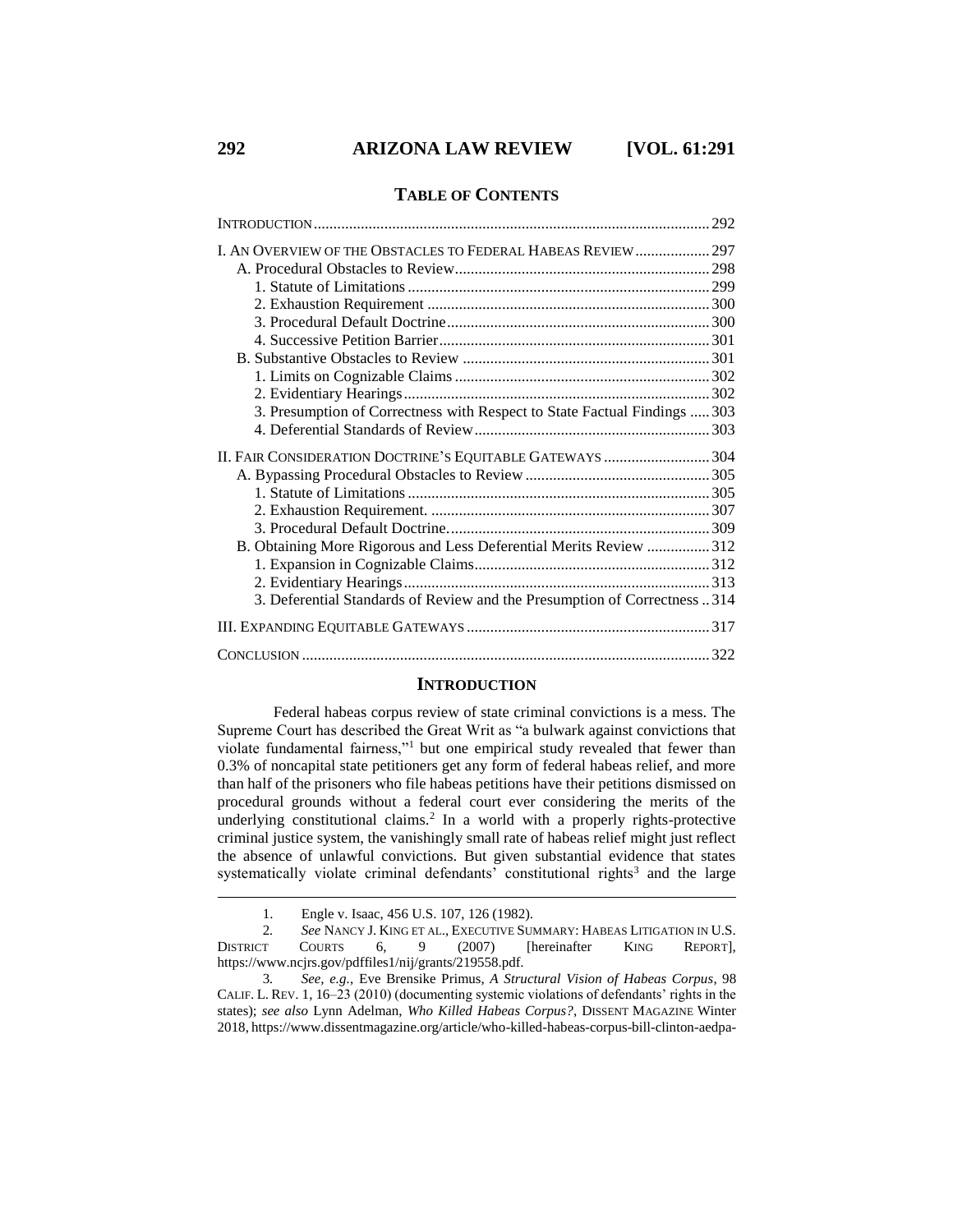numbers of wrongful state convictions that have come to light, $4$  the rate of relief cannot be explained on the grounds that everything is basically fine. Fundamental fairness is often violated, and 0.3% is not much of a bulwark.

It would be a mistake, however, to think that habeas litigation is just a Kafkaesque nightmare with no constructive potential. Now and then, federal courts cut through the doctrinal morass and consider the claims of state prisoners.<sup>5</sup> When they do, they rely on devices that I will call "equitable gateways" to federal habeas review. Attention to those equitable gateways can provide insight into the federal courts' implicit vision of the proper scope of habeas review of state criminal convictions and help draw a map for obtaining more robust federal review of state criminal convictions going forward. Someone who knows where the gateways are and litigates toward them has a better chance of getting through.

The equitable gateways to habeas review fall into two basic categories. Federal courts are more willing to look past procedural barriers and provide more robust merits review when state prisoners show either that they are innocent or that they did not have a full and fair opportunity to have their federal claims adjudicated in the convicting state's system.<sup>6</sup> Much has been written about the scope of equitable exceptions focused on innocence.<sup>7</sup> In this Article, I focus on the latter interest, which I refer to as an equitable concern about fair consideration.<sup>8</sup> The fair consideration

<span id="page-2-1"></span>5*. See infra* Part II.

<span id="page-2-0"></span> $\overline{a}$ 

6*. Cf.* Henry J. Friendly, *Is Innocence Irrelevant? Collateral Attack on Criminal Judgments*, 38 U. CHI. L. REV. 142, 166–67 (1970–71) (arguing that federal habeas review of state criminal convictions should focus on preventing the conviction of innocents and ensuring that states provide full and fair procedures to adjudicate federal claims). I don't mean to suggest that fair consideration and innocence concerns are the only factors that matter to federal habeas courts. In capital cases, the federal courts have different concerns about states' implementation of the death penalty. And, when they are reviewing the merits of a claim, the federal courts sometimes get upset when state courts misstate federal law or apply it in egregiously unreasonable ways. That said, when it comes to the many restrictions on federal habeas review of noncapital state prisoners' cases, federal courts seem most willing to bypass those restrictions when there are fair consideration or innocence concerns.

7*. See, e.g.*, Leah M. Litman, *Legal Innocence and Federal Habeas*, 104 VA. L. REV. 417 (2018); John C. Jeffries, Jr. & William J. Stuntz, *Ineffective Assistance and Procedural Default in Federal Habeas Corpus*, 57 U. CHI. L. REV. 679, 691–712 (1990); Friendly, *supra* note 6.

8. In so doing, I build on recent scholarship that is focused on determining as a descriptive matter what motivates federal courts to provide more robust review of state-court convictions in certain cases and building off of that to consider the future trajectory of the doctrine. *See, e.g.*, Aziz Huq, *Habeas and the Roberts Court*, 81 U. CHI. L. REV. 519, 519–20 (2014) (arguing that the Supreme Court has adopted a fault-based approach); Justin Marceau, *Is Guilt Dispositive? Federal Habeas After* Martinez, 55 WM. & MARY L. REV. 2071, 2071– 72 (2014) (arguing that recent cases suggest a move to a greater focus on the fairness of procedures rather than innocence).

states-rights ("As a federal judge, I have observed a considerable number of cases where state courts overlooked clear constitutional violations . . . .").

<sup>4</sup>*. See* Brandon L. Garrett, *Actual Innocence and Wrongful Convictions*, *in* 3 ACADEMY FOR JUSTICE, A REPORT ON SCHOLARSHIP AND CRIMINAL JUSTICE REFORM 193, 193–94 (Erik Luna ed., 2017).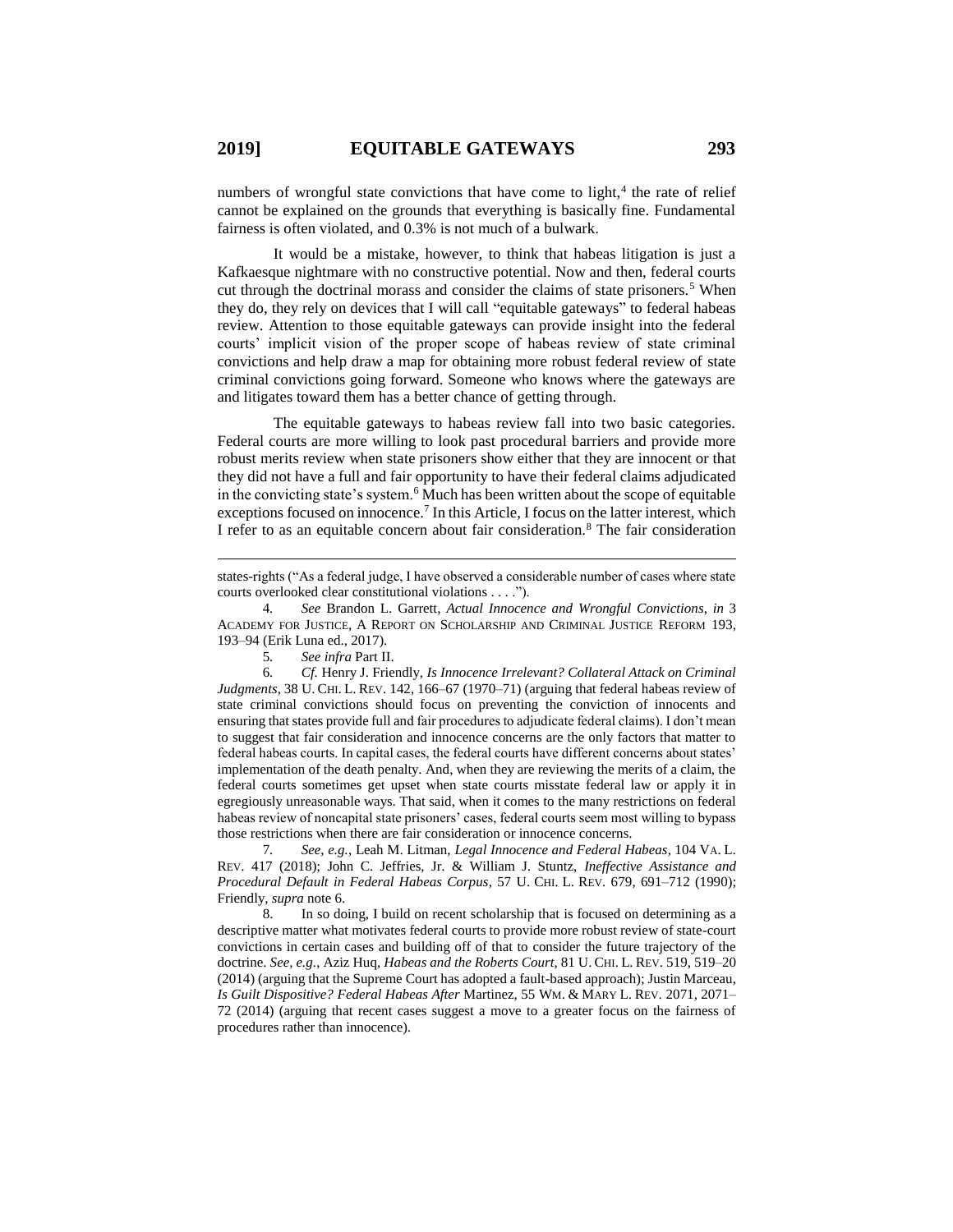concern is not directly about underlying rights violations. The animating worry is not whether a prisoner was convicted after, say, the improper concealment of evidence under *Brady v. Maryland*<sup>9</sup> or an inappropriate jury-selection process under *Batson v. Kentucky*. <sup>10</sup> Instead, the concern is that the prisoner has had no real chance to present such claims to a court and have them fairly adjudicated.<sup>11</sup> If a state prisoner has not had a full and fair opportunity to have federal claims considered, there are equitable gateways that permit the prisoner to bypass the procedural and substantive restrictions on the scope of federal habeas review and get the underlying federal claims fully considered in federal court.<sup>12</sup> These equitable gateways offer powerful paths to more meaningful federal review of state-court criminal convictions.

But litigants and courts generally underestimate the potential these gateways offer, with the result that habeas litigation does not focus on them as often as it should. On the contrary, many courts and litigants think of these gateways as quite narrow. The reason is partly historical. Fair consideration doctrines are often traced back to Justice Jackson's separate opinion in *Brown v. Allen*<sup>13</sup> criticizing federal review of state-court criminal convictions. Focusing on the importance of finality and the inevitable conflict with states that results from federal review, Justice Jackson opined that federal courts should typically not entertain habeas petitions.<sup>14</sup> But he carved out a narrow exception to that prohibition: he would have permitted federal review if a petitioner "shows that although the law allows a remedy, he was actually improperly obstructed from making a record upon which the question could be presented."<sup>15</sup> Stated differently, Justice Jackson thought federal habeas review was appropriate if a state prisoner had been unfairly prevented from fully presenting his federal claims earlier.

Professor Paul Bator built on Justice Jackson's fair consideration idea in a famous 1963 law review article.<sup>16</sup> Like Jackson, Bator argued that a state prisoner should have a full and fair opportunity to have his federal claims considered in state court.<sup>17</sup> Also like Jackson, Bator made this argument in the context of arguing for a

 $\overline{a}$ 

16. Paul M. Bator, *Finality in Criminal Law and Federal Habeas Corpus for State Prisoners*, 76 HARV. L. REV. 441 (1963).

17. Professor Bator referred to fair consideration problems as "failures of process," noting that the relevant question is "whether the processes previously employed for

<span id="page-3-0"></span><sup>9.</sup> 373 U.S. 83 (1963).

<sup>10.</sup> 476 U.S. 79 (1986).

<sup>11.</sup> Of course, the lack of a real opportunity to have federal claims considered is problematic precisely *because* the system wants to stop the underlying rights violations. But the equitable concern about fair consideration is agnostic about whether a rights violation has occurred in any given case. The goal is to ensure that federal claims are fairly considered so that rights violations will be corrected when they do occur.

<sup>12</sup>*. See infra* Part II.

<sup>13.</sup> 344 U.S. 443, 532 (1953) (Jackson, J., concurring).

<sup>14</sup>*. Id.* at 534–45.

<sup>15</sup>*. Id.* at 545. Justice Jackson also had one other exception: if the petition raised a jurisdictional question involving federal law on which the state law allowed no access to its courts. *See id.*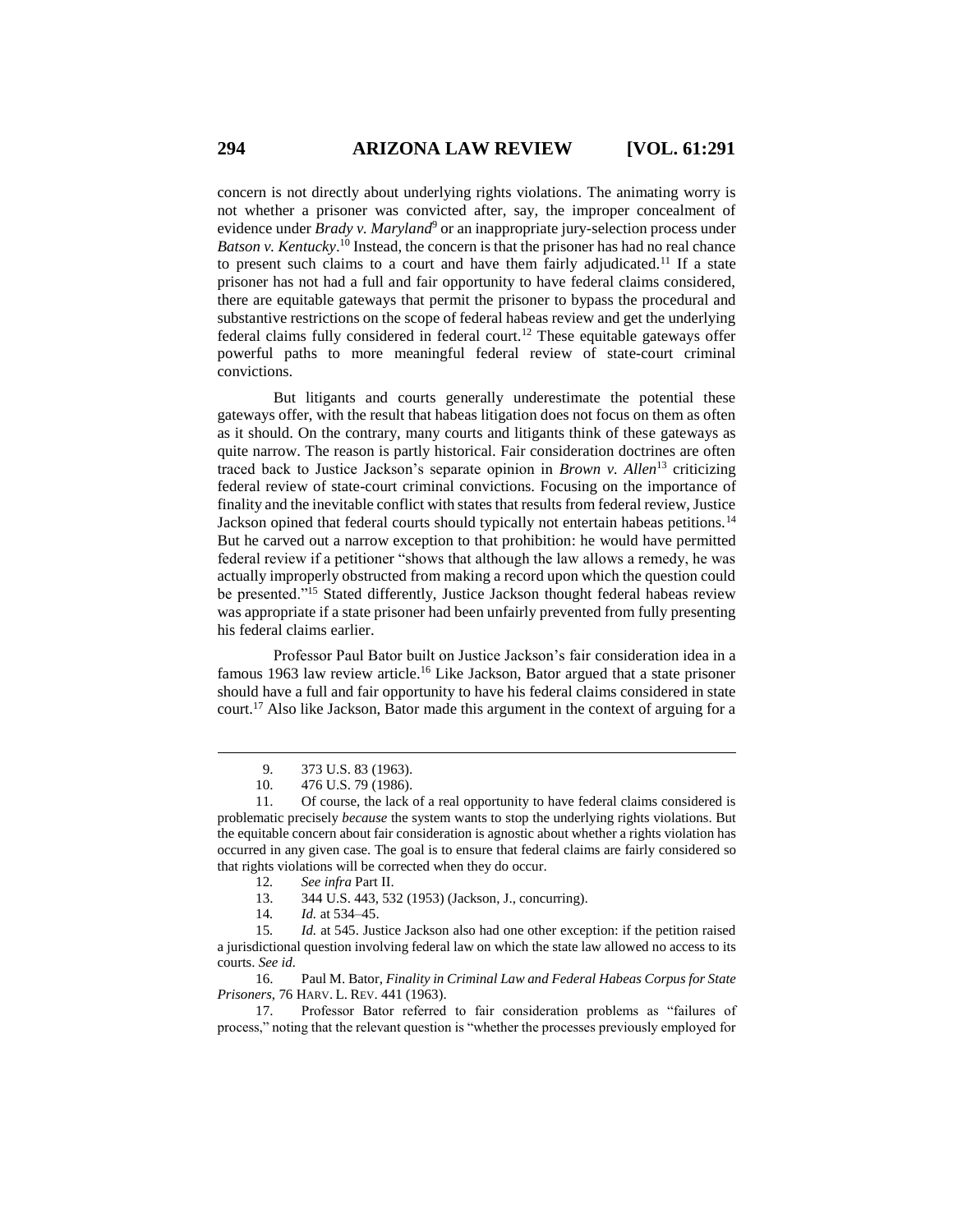*narrowing* of the scope of federal habeas review.<sup>18</sup> In the 1960s, federal habeas courts often relitigated claims that had been previously adjudicated and decided against the petitioners in state court.<sup>19</sup> Bator argued that such relitigation was inefficient and also undermined the state's interest in the finality of its criminal convictions: in his view, one and only one opportunity to have federal claims considered was sufficient.<sup>20</sup> Experts who favored reducing federal-court review regularly cited Professor Bator's article and Justice Jackson's language, while liberals shunned the fair consideration approach, arguing instead for theories that supported broader approaches to federal habeas review.<sup>21</sup>

As the Supreme Court took its conservative turn in the 1970s and 1980s, it adopted much of Professor Bator's approach, citing his article to support contractions in the scope of federal habeas review.<sup>22</sup> When Congress further restricted federal habeas review in the Anti-Terrorism and Effective Death Penalty Act of 1996 (AEDPA),<sup>23</sup> it also incorporated fair consideration ideas. That Statute imposed many obstacles to habeas review, both procedural and substantive. Alongside those obstacles, the Statute carved out exceptions for cases in which state courts had not provided one real opportunity for the adjudication of federal claims.<sup>24</sup> But those exceptions have seemed narrow to most habeas lawyers who rightly perceive AEDPA as erecting a maze of obstacles to federal habeas review.<sup>25</sup> More generally, many litigants and judges today understandably perceive the equitable gateways provided by the fair consideration approach as narrow precisely because that approach has long been championed by people whose aim has been to constrict the scope of habeas review.<sup>26</sup>

<span id="page-4-0"></span>18*. See id.*

 $\overline{a}$ 

20*. See* Bator, *supra* note 16, at 444–53 (1963).

21*. See* Primus, *supra* note [3,](#page-1-0) at 4 (collecting the different approaches).

22*. See, e.g.*, Teague v. Lane, 489 U.S. 288, 309–10 (1989); Wainwright v. Sykes, 433 U.S. 72, 77 (1977); Stone v. Powell, 428 U.S. 465, 493 (1976).

- 23. 28 U.S.C. §§ 2241–66 (1996).
- 24*. See infra* Part II.

25. *See, e.g.*, Lyn S. Entzeroth, *Struggling for Federal Judicial Review of Successive Claims of Innocence: A Study of How Federal Courts Wrestled With The AEDPA to Provide Individuals Convicted of Non-Existent Crimes with Habeas Corpus Review*, 60 U. MIAMI L. REV. 75, 78 (2005) ("[T]he current federal habeas corpus system is not unlike a maze filled with wrong turns, funhouse mirrors, and dead ends that one must try to navigate before attaining the evermore elusive goal of meaningful federal habeas review."); Stephen Reinhardt, *The Anatomy of an Execution: Fairness vs. "Process*,*"* 74 N.Y.U. L. REV. 313, 318 (1999) (describing federal habeas as a "maze of procedural barriers"); 15 No. 14, CRIM. PRAC. REP. 2, *For Habeas Corpus, to be "Held" is to be "Made"* (July 2001) (noting that "habeas corpus rules have long presented a maze of traps for the unwary").

26. *See, e.g.*, Davila v. Davis, 137 S. Ct. 2058, 2061 (2017) (describing as "narrow" the Supreme Court's exceptions to the procedural default bar); Sawyer v. Whitley,

determination of questions of fact and law were fairly and rationally adapted to that task." *See id.* at 455.

<sup>19</sup>*. See Brown*, 344 U.S. at 466–532 (providing for de novo review of legal claims raised in federal habeas petitions); *see also* Townsend v. Sain, 372 U.S. 293, 312 (1963) (creating a preference for evidentiary hearings in federal court and noting that "the power of inquiry on federal habeas corpus is plenary").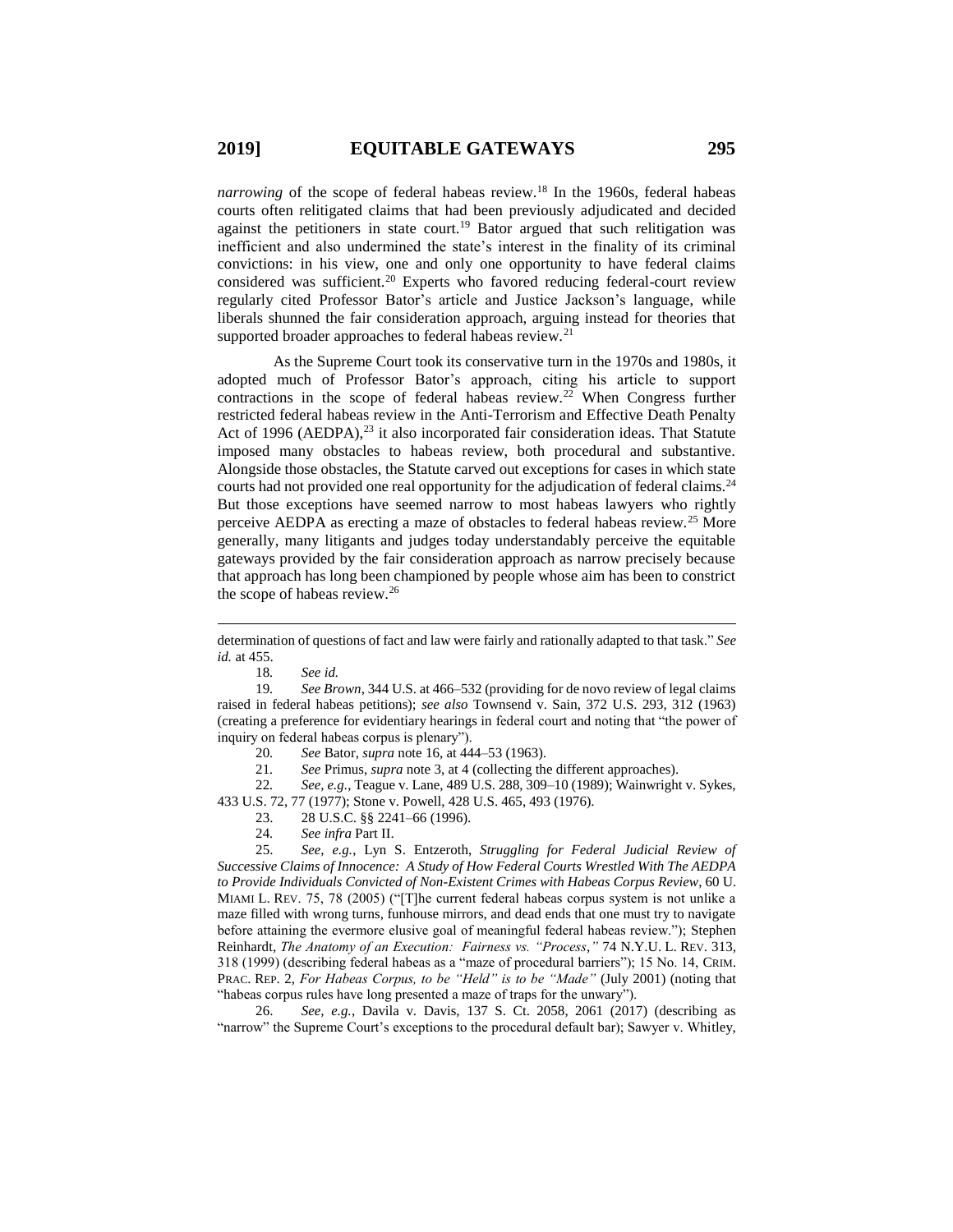<span id="page-5-0"></span>Much has changed, though, since Justice Jackson and Professor Bator wrote about fair consideration. States have now adopted Byzantine postconviction processes of their own—processes that often create only sham opportunities for prisoners to raise federal claims.<sup>27</sup> In particular, what prevents prisoners from raising their claims is often not a single state rule but the interaction of multiple state rules and procedures in nonobvious ways, such that what, on paper, looks like a process allowing the adjudication of federal claims is, in reality, nothing of the kind.<sup>28</sup> The Supreme Court recently recognized that, in light of these complex state procedures, it must look at how state postconviction processes operate in practice to determine whether litigants have real opportunities, rather than merely theoretical ones, to have their federal claims considered.<sup>29</sup>

The Supreme Court's willingness to look at how multiple state postconviction procedures interact in practice to determine whether state prisoners have realistic opportunities to have their federal claims considered is potentially revolutionary. It opens the door to arguments about systematic ways in which state procedures unfairly burden state prisoners' abilities to raise federal claims. In this Article, I argue that advocates and courts should capitalize on these opportunities to broaden courts' understanding of fair consideration and provide a roadmap for how they might do it.

This Article proceeds in three parts. In Part I, I offer a brief overview of the federal habeas review system for state-court criminal convictions, including a description of the many procedural and substantive roadblocks that state prisoners encounter when attempting to obtain relief. In Part II, I explore the fair consideration doctrine's equitable gateways and explain how concerns about a lack of access to adequate state processes often motivate federal courts to look past obstacles to federal habeas review. As Part II explains, a state prisoner's lack of access to the state courts often results from an overly complicated state procedural regime or even state misconduct. On other occasions, however, the lack of access arises from causes that are not the state's doing: a prisoner who suffers from a severe mental defect or an unforeseen medical emergency might be unable to present federal claims to a

<sup>505</sup> U.S. 333, 358 (1992) (Blackmun, J., concurring) ("This Term has witnessed the continued narrowing of the avenues of relief available to federal habeas petitioners seeking redress of their constitutional claims."); Reinhardt, *supra* note [25,](#page-4-0) at 317 (describing the "increasingly strict" fair consideration tests adopted by the Rehnquist Court).

<sup>27</sup>*. See* Lee Kovarsky, *Structural Change in State Postconviction Review*, 93 NOTRE DAME L. REV. 443, 447–52 (2017) (discussing problems in state postconviction regimes); Eve Brensike Primus, *Federal Review of State Criminal Convictions: A Structural Approach to Adequacy Doctrine*, 116 MICH. L. REV. 75, 96–105 (2017) (discussing the evolution of state postconviction review systems in the states and explaining how states have created complicated procedural regimes that often do not give prisoners a real opportunity to raise their federal claims).

<sup>28</sup>*. See id.*

<sup>29</sup>*. See* Martinez v. Ryan, 566 U.S. 1, 17 (2012) (permitting a state prisoner to bypass procedural restrictions on federal habeas review because the state postconviction procedures, considered together, effectively did not permit him to raise his ineffectiveassistance-of-trial-counsel claim in the state courts); *see also* Trevino v. Thaler, 569 U.S. 413, 417 (2013) (extending the holding in *Martinez* to a state in which the same problematic procedures existed as a de facto matter).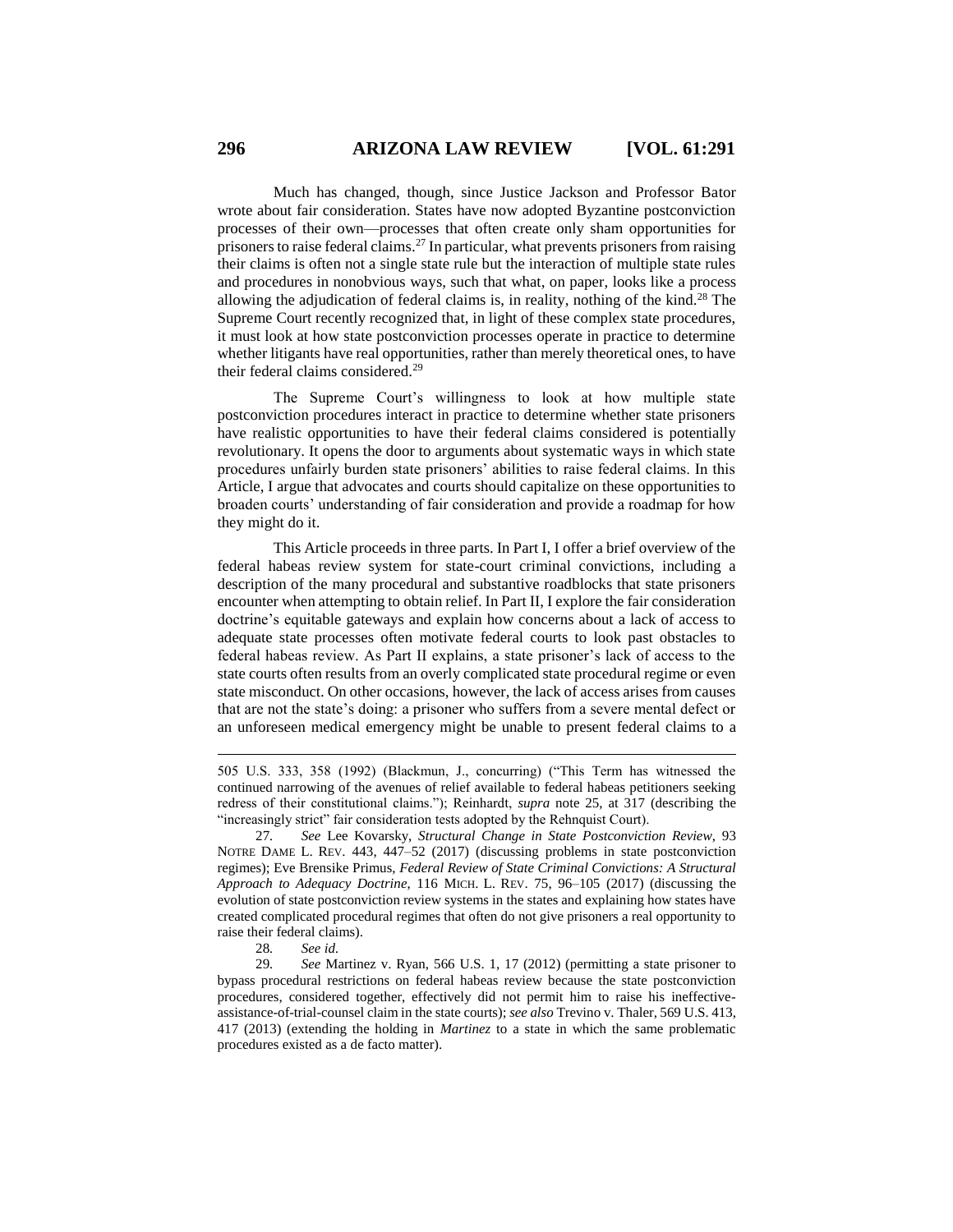state adjudicator. So long as the reason why the prisoner did not have an adequate opportunity to present those claims is external and not fairly attributable to the prisoner, the equitable principles of fair consideration apply.

Part III then explores how litigants can and should use the animating principles behind these equitable gateways to broaden procedural bypasses and inform the standard of review for merits determinations in federal court. I argue that state prisoners often fail to highlight fair consideration failures in ways that could broaden the scope and impact of federal habeas review, and I offer some concrete suggestions for ways to expand upon already-existing fair consideration gateways. If federal habeas review is to serve as a check against fundamental unfairness in state-court processes, it is time to reconsider how these equitable gateways apply in today's world with today's state postconviction review systems.

## <span id="page-6-0"></span>**I. AN OVERVIEW OF THE OBSTACLES TO FEDERAL HABEAS REVIEW**

The writ of habeas corpus permits a prisoner to file a civil action in federal court asking a judge to order the warden of the prison where he or she is being held the one who has ("habeas") the prisoner's body ("corpus")—to release the prisoner from unlawful custody.<sup>30</sup> Originally, the writ was available only before conviction and only to establish that sufficient legal cause existed for a prisoner's detention.<sup>31</sup> A court of competent jurisdiction determined guilt or innocence, and habeas corpus was not intended to disturb that. Legal errors were to be corrected on appeal, and "the Great Writ" was designed to protect against detention by the arbitrary will of a public official without sufficient legal cause.<sup>32</sup>

<span id="page-6-1"></span>After the Civil War, Congress and the Supreme Court were concerned about state abuse of the criminal process to systematically violate some citizens' rights and wrongfully imprison disfavored minority community members and those sympathetic to them.<sup>33</sup> To protect against wrongful convictions and unfair state criminal procedures, Congress gave the federal courts jurisdiction to entertain postconviction habeas corpus petitions from state prisoners who claimed that their convictions were obtained in violation of their federal constitutional rights.<sup>34</sup>

<sup>30.</sup> *See Ex parte Watkins*, 28 U.S. 193, 195 (1830).

<sup>31</sup>*.* Clarke D. Forsythe, *The Historical Origins of Broad Federal Habeas Review Reconsidered*, 70 NOTRE DAME L. REV. 1079, 1101 (1995).

<sup>32</sup>*. Id.*

<sup>33</sup>*. See, e.g.*, William J. Brennan, Jr., *Federal Habeas Corpus and State Prisoners: An Exercise in Federalism*, 7 UTAH L. REV. 423, 426 (1961) ("In 1867, Congress was anticipating Southern resistance to Reconstruction and to the implementation of the postwar constitutional Amendments."); Erwin Chemerinsky, *Thinking About Habeas Corpus*, 37 CASE W.RES. L.REV. 748, 752 (1987) (describing congressional concern about Southern state policies); *see also* Forsythe, *supra* note [31,](#page-6-0) at 1112 (discussing the congressional records).

<sup>34</sup>*. See* Habeas Corpus Act of 1867, ch. 28, § 1, 14 Stat. 385, 385 (codified at 28 U.S.C. §§ 2241–54 (2006)).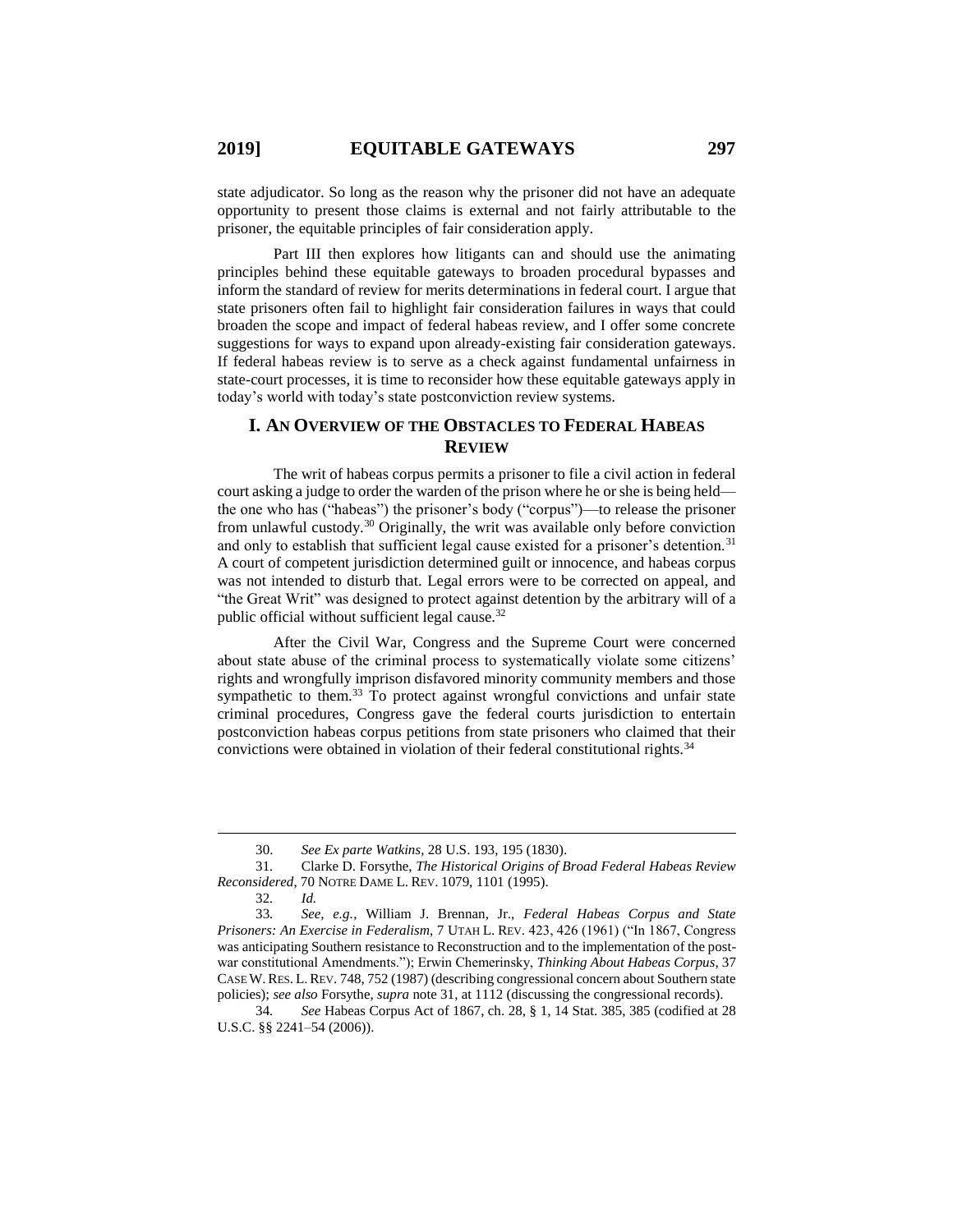Today, the vast majority of federal habeas petitions are postconviction petitions filed by state prisoners.<sup>35</sup> Initially, postconviction federal habeas review of state prisoners' constitutional claims was de novo, and there were few procedural obstacles to obtaining relief.<sup>36</sup> But with the incorporation of the criminal-procedure provisions of the Bill of Rights in the 1960s and the draconian sentences that came with the War on Drugs, federal habeas dockets exploded.<sup>37</sup> Concerns about federalism, finality, and conservation of judicial resources led Congress and the federal courts to create a number of procedural and substantive obstacles to federal habeas review. In Section I.A, I will explore the procedural barriers that state prisoners face when they seek federal habeas relief. Section I.B will then discuss the substantive obstacles.

#### *A. Procedural Obstacles to Review*

Many state criminal defendants have no semblance of a fair process to determine their guilt or innocence. They are processed through structurally ineffective systems populated by underfunded and overworked criminal defense attorneys,<sup>38</sup> prosecutors whose incentives often are to obtain convictions and appear tough on crime rather than pursue just results,<sup>39</sup> and overwhelmed trial court judges who are focused on docket management and often indifferent to the systemic mistreatment of poor people of color.<sup>40</sup> To avoid reckoning with these failures, states often rely on (and even distort) state procedural rules to reject defendants' constitutional claims.<sup>41</sup>

Sadly, these problems typically are not fixed at the state appellate or postconviction levels. Appellate courts often rely on those same state procedural rules to avoid addressing preserved federal claims.<sup>42</sup> When they do address federal claims, they often reject them summarily on the merits in terse, one-line orders or

40. *See* Primus, *supra* note [27,](#page-5-0) at 91–92.

41*. See, e.g.*, Lee v. Kemna, 534 U.S. 362, 365–66 (2002) (examining Missouri's distortion of two state procedural rules to prevent a defendant from presenting witnesses to support his alibi defense); *see also* Primus, *supra* not[e 27,](#page-5-0) at 84–95 (documenting how states use procedural rules to avoid constitutional challenges).

42*. See, e.g.*, *Lee*, 534 U.S. at 366 (discussing the state appellate courts' reliance on procedural rules to avoid addressing the petitioner's federal claims).

<sup>35.</sup> *See* NANCY J. KING & JOSEPH L. HOFFMANN, HABEAS FOR THE TWENTY-FIRST CENTURY: USES, ABUSES, AND THE FUTURE OF THE GREAT WRIT 48 (2011) ("By far the most common version of habeas corpus encountered in the federal courts today is the review of state criminal cases…."); KING REPORT, *supra* note [2,](#page-1-1) at 1 (noting that 1 out of every 14 civil cases filed in federal district courts is a habeas petition filed by a state prisoner).

<sup>36.</sup> *See* Brown v. Allen, 344 U.S. 443 (1953).

<sup>37</sup>*. See* JIM THOMAS, PRISONER LITIGATION: THE PARADOX OF THE JAILHOUSE LAWYER 96, 99 (1988).

<sup>38</sup>*. E.g.*, Eve Brensike Primus, *Defense Counsel and Public Defense*, *in* 3 ACADEMY FOR JUSTICE, A REPORT ON SCHOLARSHIP AND CRIMINAL JUSTICE REFORM, *supra*  note 4, at 121.

<sup>39</sup>*. See, e.g.*, John F. Pfaff, *Prosecutorial Guidelines*, *in* 3 ACADEMY FOR JUSTICE, A REPORT ON SCHOLARSHIP AND CRIMINAL JUSTICE REFORM, *supra* note 4 at 101, 102–06.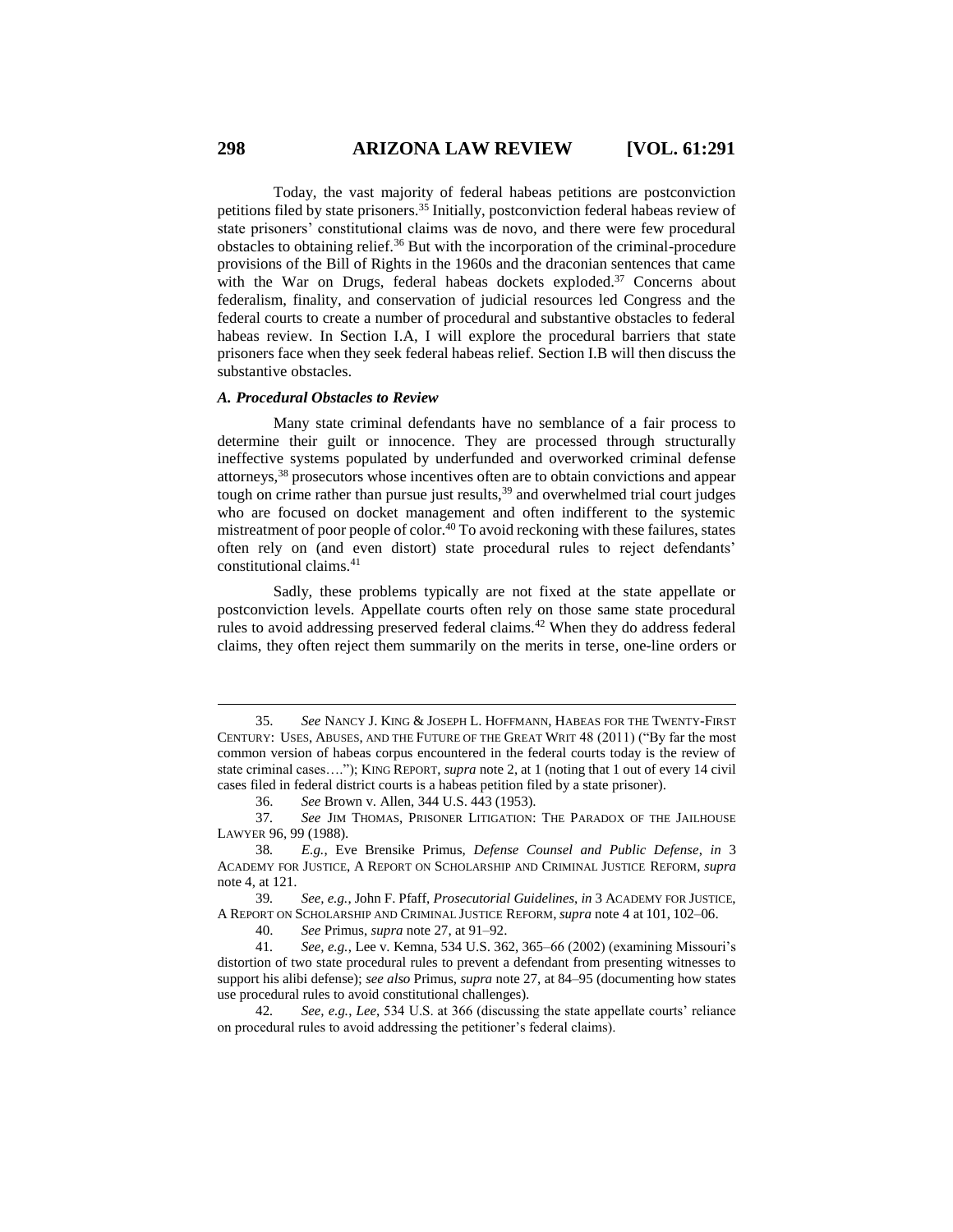opinions.<sup>43</sup> And many federal claims are not adequately preserved for appellate review. When criminal defense attorneys fail to object to constitutional problems at the trial level, courts deem the claims waived on appeal.<sup>44</sup> And most states are quite hostile to claims of deficient trial attorney performance, relegating those claims to later stages of postconviction litigation when defendants won't have attorneys to help raise them.<sup>45</sup>

When these state prisoners turn to the federal habeas courts for help, they quickly learn that Congress and the Supreme Court have erected a complicated maze of procedural obstacles that they must navigate, often without the assistance of counsel, to have their constitutional claims considered in federal court. One wrong procedural step means a prisoner's claims are thrown out of federal court altogether. In fact, federal judges now dismiss a majority of state prisoners' habeas claims on procedural grounds.<sup>46</sup>

Four obstacles in particular—the statute of limitations, exhaustion requirement, procedural default doctrine, and successive petition barrier—ensure that most state prisoners' claims are never considered on the merits in federal court.

#### *1. Statute of Limitations*

 $\overline{a}$ 

<span id="page-8-0"></span>To promote states' interests in finality, Congress created a statute of limitations, requiring state prisoners to file their applications for a writ of habeas corpus within one year from the date on which their state judgments became final at the conclusion of the direct appellate process.<sup>47</sup> Although the one-year statute of limitations is statutorily tolled when timely filed state postconviction petitions are pending,<sup>48</sup> many prisoners fail to file on time.<sup>49</sup> According to one empirical study, federal district courts dismissed 22% of habeas petitions in noncapital cases as timebarred.<sup>50</sup>

46*. See* KING REPORT, *supra* not[e 2,](#page-1-1) at 6.

50. *Id.*

<sup>43</sup>*. See* Harrington v. Richter, 562 U.S. 86, 99 (2011) (discussing the frequency of such summary dispositions).

<sup>44</sup>*. See, e.g.*, United States v. Olano, 507 U.S. 725, 731 (1993) ("No procedural principle is more familiar . . . than that a constitutional right . . . may be forfeited in criminal . . . cases by the failure to make timely assertion of the right before a tribunal having jurisdiction to determine it." (internal quotations omitted)).

<sup>45</sup>*. See* Eve Brensike Primus, *Structural Reform in Criminal Defense: Relocating Ineffective Assistance of Counsel Claims*, 92 CORNELL L. REV. 679, 686–97 (2007) (discussing this trend).

<sup>47</sup>*. See* 28 U.S.C. § 2244(d) (1996). Section (d)(1) also discusses three other potential, less common triggering dates for the statute of limitations: the date on which a statecreated impediment to filing is removed if the state-created impediment prevented the state prisoner from filing; the date on which the Supreme Court recognizes a new right and deems it retroactively applicable to cases on collateral review; and the date on which a state prisoner discovers the factual predicate of a claim if the facts could not have been discovered earlier through the exercise of due diligence. *Id.*

<sup>48.</sup> 28 U.S.C. § 2244(d)(2) (1996).

<sup>49</sup>*. See* KING REPORT, supra note 2, at 6.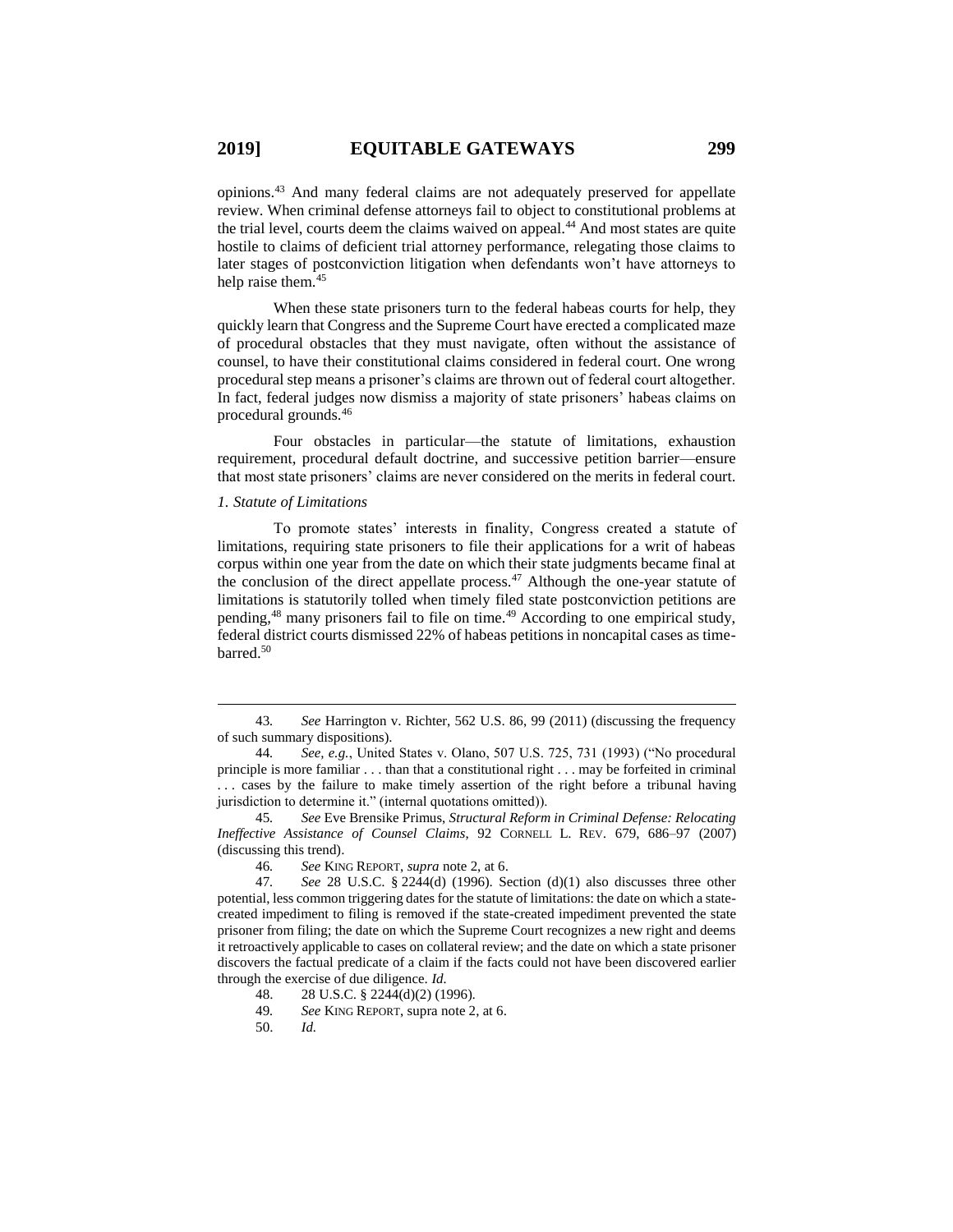#### *2. Exhaustion Requirement*

The exhaustion doctrine requires state prisoners to present any constitutional claims that they want to raise in their federal habeas petitions to the highest state court first.<sup>51</sup> The doctrine is grounded in the idea that the federal courts should respect their state counterparts and give the state the first opportunity to correct any mistake or injustice.<sup>52</sup> If a state prisoner comes into federal court with a federal claim that has not been properly presented to the highest state court, and the prisoner still has a right under state law to raise the claim in state court, the federal court will deem the claim unexhausted.<sup>53</sup> The federal court will dismiss the claim without prejudice to permit the prisoner to present it to the state courts first, though it may deny the claim on the merits if it is obviously frivolous.<sup>54</sup>

If a state prisoner files a "mixed" federal habeas corpus petition—one that contains exhausted and unexhausted claims—the federal court must dismiss the petition.<sup>55</sup> The Supreme Court adopted this "total exhaustion" requirement to avoid piecemeal litigation of state prisoners' claims.<sup>56</sup> A state prisoner whose mixed petition is dismissed may return to state court to exhaust the claims and then return to federal court with a totally exhausted petition (assuming that doing so does not create a statute of limitations problem).<sup>57</sup> Alternatively, a state prisoner who has filed a mixed petition may opt to drop the unexhausted claims and amend the habeas petition to present only the exhausted claims.<sup>58</sup>

## *3. Procedural Default Doctrine*

Procedural default and exhaustion are doctrinal cousins. If a state prisoner fails to take advantage of an available opportunity to litigate a claim in state court, the problem is a failure to exhaust. But, if a state prisoner failed to pursue an opportunity to present the claim to the state courts at an earlier time and that procedural avenue is no longer available under state law, the prisoner has procedurally defaulted—or waived—the underlying claim.<sup>59</sup> Similarly, if a state prisoner attempts to raise a federal constitutional claim in state court, but the state courts refuse to consider the claim because the prisoner failed to raise it properly under the state's procedural rules, the federal court will deem the claim procedurally defaulted and will refuse to consider the merits of the underlying constitutional claim out of respect for the state's procedural regime. $60$  The state-court determination that the prisoner failed to properly present the constitutional claim

- 54*. See id.*; *see also* 28 U.S.C. § 2254(b)–(c).
- 55. *See Rose*, 455 U.S. at 510.
- 56*. See id.* at 520.

- 57*. See Rhines*, 544 U.S. at 274–75.
- 58*. See Rose*, 455 U.S. at 520.
- 59*. See, e.g.*, Wainwright v. Sykes, 433 U.S. 72, 86–87 (1977).
- 60*. See, e.g.*, Murray v. Carrier, 477 U.S. 478, 491–92 (1986).

<sup>51.</sup> *See* 28 U.S.C. § 2254(b)–(c) (1996); Rose v. Lundy, 455 U.S. 509, 510 (1982).

<sup>52</sup>*. See, e.g.*, Rhines v. Weber, 544 U.S. 269, 273 (2005) ("[T]he interests of comity and federalism dictate that state courts must have the first opportunity to decide a petitioner's claims.").

<sup>53.</sup> *See, e.g.*, *id.* at 274.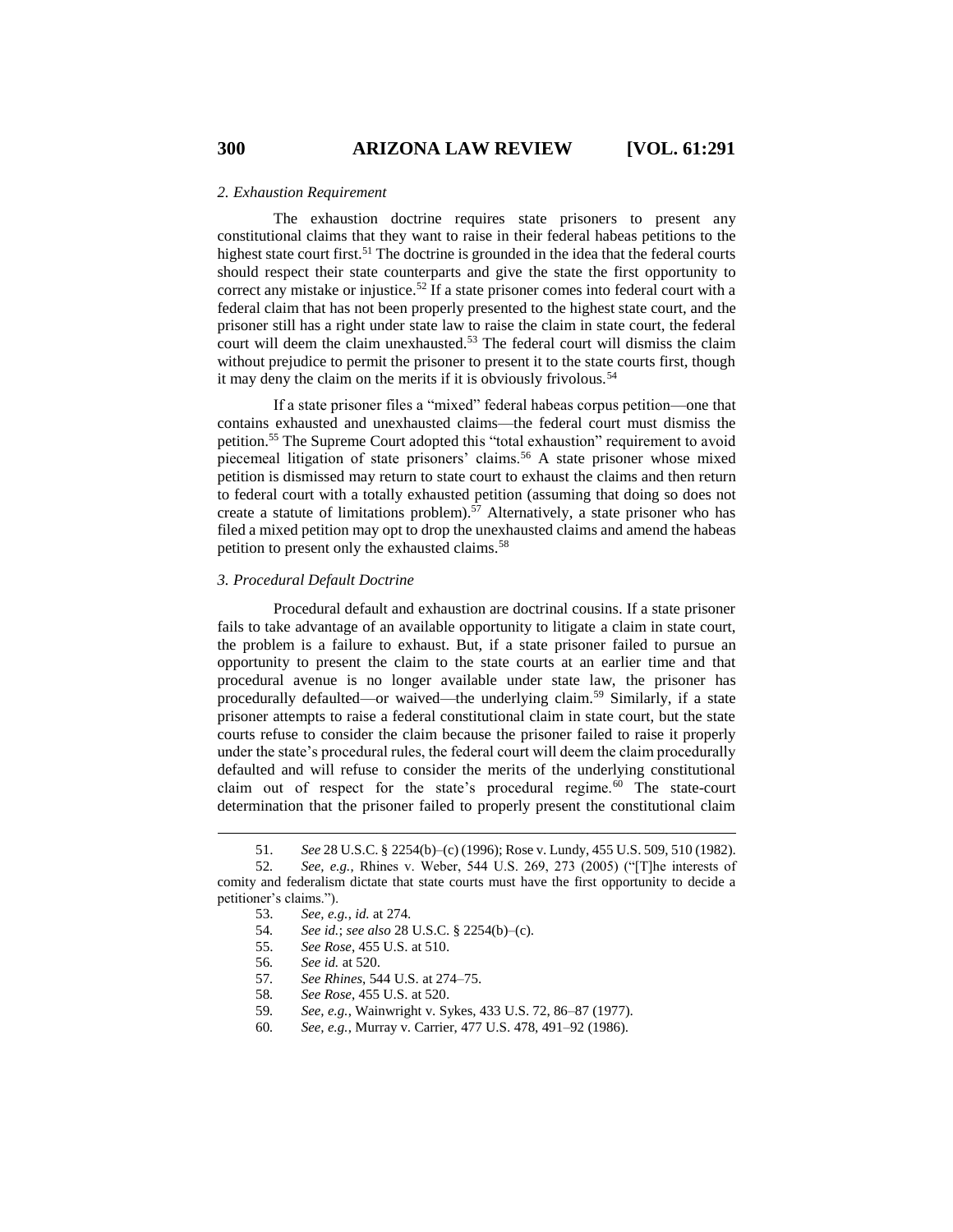under state procedural rules is deemed an adequate and independent state-law ground justifying the denial of relief.<sup>61</sup>

## *4. Successive Petition Barrier*

Citing concerns about abusive litigation tactics, the problem of piecemeal litigation, and the lack of any end to litigation, Congress enacted a presumptive prohibition on filing more than one federal habeas corpus petition.<sup>62</sup> Under AEDPA, any claim that a state prisoner presents in a second or successive habeas petition must be dismissed by the federal court unless the claim (a) relies on a new rule of law that the Supreme Court has deemed retroactively applicable or (b) relies on new facts that the state prisoner could not have discovered before and the new facts establish by clear and convincing evidence that the state prisoner is innocent.<sup>63</sup> Even if a state prisoner claims to fall within one of those two narrow exceptions, the prisoner must first get permission to file a successive petition from a three-judge panel of the Circuit Court of Appeals.<sup>64</sup> One empirical study noted that about 7% of noncapital habeas petitions filed in district court were dismissed as successive (and that study did not include petitions dismissed as successive by the courts of appeals, which are likely to be the majority of dismissals given the procedural filing requirement).<sup>65</sup>

The vast majority of state prisoners have to navigate these complicated procedural obstacles alone because the Supreme Court has never held that prisoners have a constitutional right to the assistance of counsel in postconviction proceedings.<sup>66</sup> It is not surprising that, according to one empirical study, these four procedural doctrines were responsible for the dismissal of approximately 53% of state prisoners' noncapital federal habeas claims in district courts.<sup>67</sup>

#### *B. Substantive Obstacles to Review*

The rare state prisoner who successfully manages to run this procedural gauntlet faces a merits review process that has become so deferential to the State that relief remains virtually unattainable. The Supreme Court has dramatically limited the scope of federal habeas review by refusing to address certain kinds of constitutional claims, deeming them not cognizable in habeas proceedings. In addition, Congress and the Court have made it difficult for state prisoners to expand

<sup>61</sup>*. See, e.g.*, *Sykes*, 433 U.S. at 81 (discussing the adequate and independent stateground doctrine).

<sup>62. 28</sup> U.S.C. § 2244(b)(1)–(2) (1996).

<sup>63.</sup> *Id.*

<sup>64.</sup> *Id.* § 2244(b)(3).

<sup>65.</sup> KING REPORT, *supra* not[e 2,](#page-1-1) at 6.

<sup>66</sup>*. See* Pennsylvania v. Finley, 481 U.S. 551, 555 (1987) ("We have never held that prisoners have a constitutional right to counsel when mounting collateral attacks upon their convictions and we decline to so hold today." (citation omitted)); *see also* Murray v. Giarratano, 492 U.S. 1, 10 (1989) (plurality opinion).

<sup>67</sup>*. See* KING REPORT, *supra* note [2,](#page-1-1) at 6. And, as discussed *supra* Subsection I.A.4, that likely understates the percentage of cases dismissed on procedural grounds given that it does not account for the petitions dismissed as successive by courts of appeals.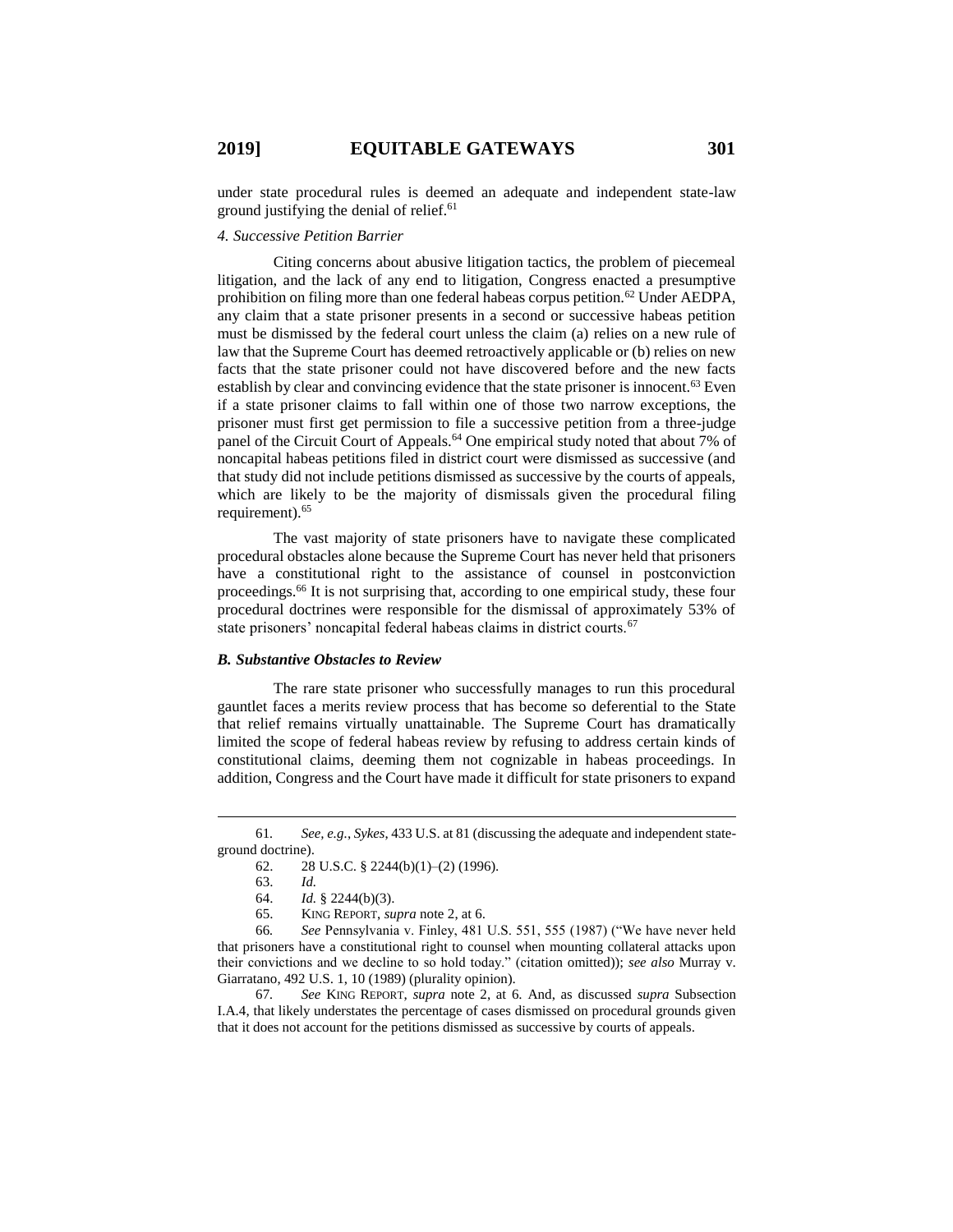the factual record in federal court through evidentiary hearings, created a presumption that state-court factual findings are correct, and imposed highly deferential standards of review whenever a state has already adjudicated the merits of a claim.

## *1. Limits on Cognizable Claims*

The Supreme Court has placed multiple limits on what kinds of federal claims are cognizable in habeas petitions filed by state prisoners. First, in *Stone v. Powell*, the Supreme Court held that state prisoners may not raise Fourth Amendment challenges in federal habeas proceedings if they had a full and fair opportunity to raise those challenges in state court.<sup>68</sup> The exclusionary rule exists to deter police officers from committing constitutional violations, and the Court deemed the additional deterrence achieved by applying the exclusionary rule at the habeas stage not sufficient to overcome the government interests in finality, conservation of resources, and federalism.<sup>69</sup>

Additionally, in *Reed v. Farley*, the Court held that not all violations of state prisoners' federal statutory rights will be cognizable in federal habeas proceedings.<sup>70</sup> Only federal statutory errors that amount to "a fundamental defect which inherently results in a complete miscarriage of justice, [or] an omission inconsistent with the rudimentary demands of fair procedure" will be heard.<sup>71</sup> In *Reed v. Farley*, the Court deemed a violation of the federal interstate compact on detainers not fundamental enough to merit federal consideration.<sup>72</sup>

*2. Evidentiary Hearings*

Under AEDPA, federal courts may not hold evidentiary hearings on claims that a state prisoner failed to develop in the state courts unless the prisoner can show by clear and convincing evidence that he or she is innocent and can also show that the claim relies on either a new rule of law that the Supreme Court has deemed retroactively applicable or new facts that could not have been discovered before.<sup>73</sup> The Supreme Court has interpreted AEDPA to limit federal habeas review in most cases to the factual record created in the state courts.<sup>74</sup> As a result, evidentiary

 $\overline{a}$ 

74*. See* Cullen v. Pinholster, 563 U.S. 170, 181 (2011).

<sup>68</sup>*. See* 428 U.S. 465, 481–82 (1976).

<sup>69.</sup> *Id.* at 486–95.

<sup>70.</sup> *See* 512 U.S. 339, 342 (1994).

<sup>71</sup>*. Id.* at 348 (quoting Hill v. United States, 368 U.S. 424 (1962)).

<sup>72</sup>*.* 512 U.S. 339, 342 (1994). *Teague v. Lane*, 489 U.S. 288, 316 (1989), also imposes a limit on the cognizability of federal claims. After *Teague*, if the U.S. Supreme Court recognizes a new federal right after a state prisoner's direct appellate process has concluded, that state prisoner presumptively is not entitled to raise a claim in federal habeas predicated on a purported violation of that new federal right. There are two narrow exceptions to this presumption, both of which illustrate to differing degrees the Court's focus on equitable innocence gateways. Because I am focused here on the fair consideration gateways, I will not address *Teague* further. For a discussion of how innocence animates the *Teague* exceptions, see Litman, *supra* not[e 7,](#page-2-0) at 433–37.

<sup>73</sup>*.* 28 U.S.C. § 2254(e)(2) (1996).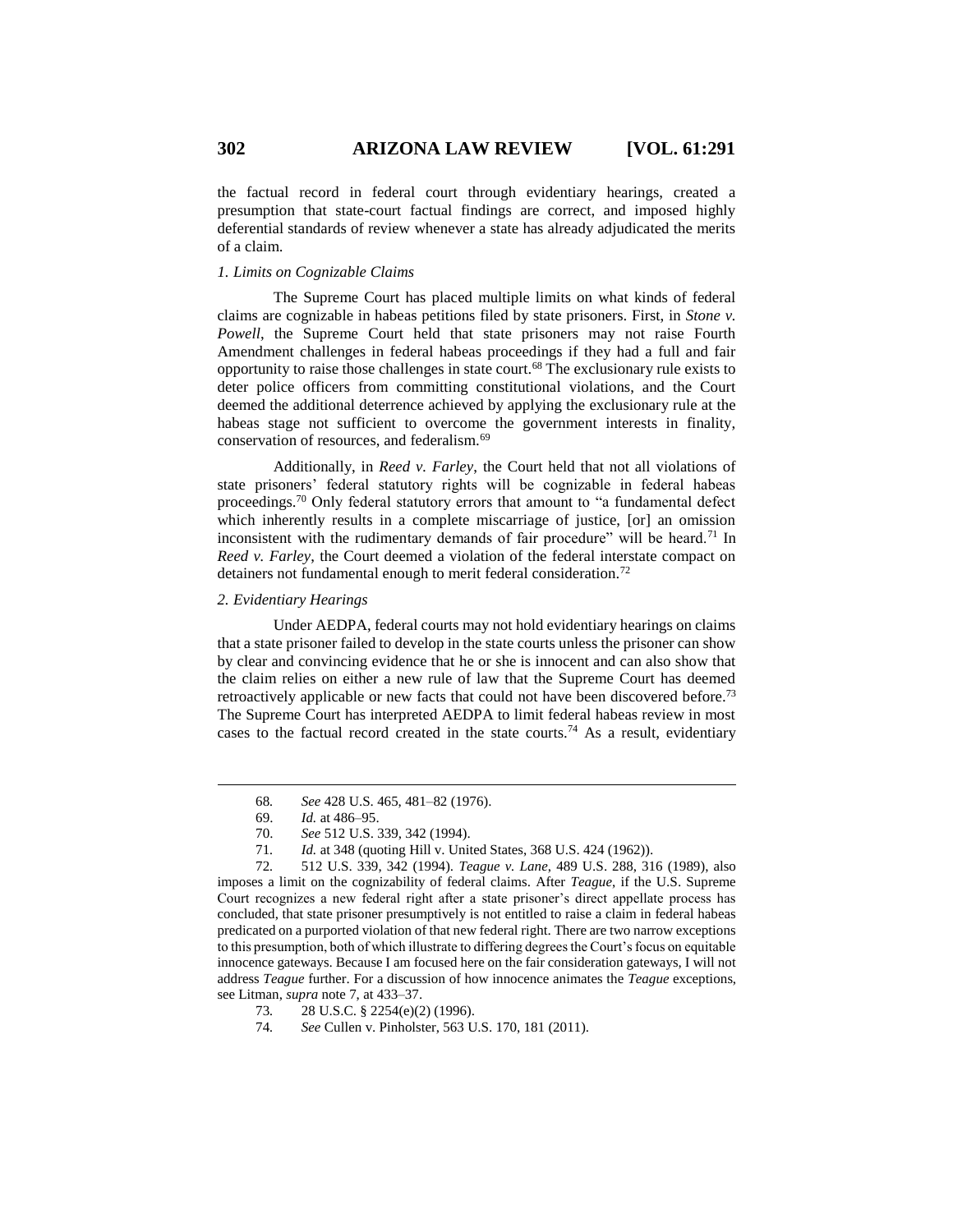hearings in federal court are quite rare.<sup>75</sup> Typically, when federal courts review state prisoners' claims on the merits, they do so on the basis of limited state factual records.<sup>76</sup>

#### *3. Presumption of Correctness with Respect to State Factual Findings*

Out of respect for state factfinding procedures, Congress requires federal habeas courts to presume that any determination of fact that a state court makes is correct.<sup>77</sup> To overcome that presumption, the prisoner must show by clear and convincing evidence that the state court's factual determination was wrong.<sup>78</sup> Given how rare evidentiary hearings are in federal court, most attempts to rebut a state court's factual findings are limited to an often-anemic state evidentiary record. The presumption of correctness is therefore quite difficult to overcome.

## *4. Deferential Standards of Review*

Section 2254(d) of AEDPA famously implemented a highly deferential standard of review in federal court for claims previously adjudicated on the merits in the states.<sup>79</sup> A federal habeas court may only grant a prisoner relief if the prior state-court decision "was based on an unreasonable determination of the facts in light of the evidence presented in the State court proceeding" or if the state court's legal determination "was contrary to, or involved an unreasonable application of, clearly established Federal law, as determined by the Supreme Court of the United States."<sup>80</sup> As the Supreme Court has explained, it is not enough if the state court's determination of the facts or application of the law was clearly erroneous.<sup>81</sup> Rather, the state court's determination must have been patently unreasonable and "so lacking in justification that there was an error well understood and comprehended in existing law beyond any possibility for fairminded disagreement."<sup>82</sup> And, even if a habeas petitioner is able to show that the state court ignored clearly binding federal precedent or applied it in a patently unreasonable way, the prisoner will not get relief unless the error is deemed harmful, meaning that it had a substantial and injurious effect or influence on the jury's verdict.<sup>83</sup>

<sup>75.</sup> *See* KING REPORT, *supra* note 2, at 5 (noting that, post-AEDPA, evidentiary hearings were granted in only 0.41% of noncapital cases).

<sup>76.</sup> *See, e.g.*, *id.* (emphasizing that "most habeas cases continue to be concluded without evidentiary hearings or discovery in [federal] district court").

<span id="page-12-0"></span><sup>77</sup>*. See* 28 U.S.C. § 2254(e)(1) (1996).

<sup>78</sup>*. Id.*

<sup>79</sup>*. See id*. § 2254(d).

<sup>80</sup>*. Id.*

<sup>81</sup>*.* Williams v. Taylor, 529 U.S. 362, 411 (2000).

<sup>82.</sup> Harrington v. Richter, 562 U.S. 86, 103 (2011). A plethora of law review articles criticize the Supreme Court's narrow interpretation of the substantive scope of federal habeas review. *See, e.g.*, Stephen R. Reinhardt, *The Demise of Habeas Corpus and the Rise of Qualified Immunity: The Court's Ever Increasing Limitations on the Development and Enforcement of Constitutional Rights and Some Particularly Unfortunate Consequences*, 113 MICH. L. REV. 1219, 1224–29 (2015); Judith L. Ritter, *The Voice of Reason – Why Recent Judicial Interpretations of the Antiterrorism and Effective Death Penalty Act's Restrictions on Habeas Corpus are Wrong*, 37 SEATTLE U. L. REV. 55, 70–86 (2013).

<sup>83</sup>*. See* Brecht v. Abrahamson, 507 U.S. 619, 637–38 (1993).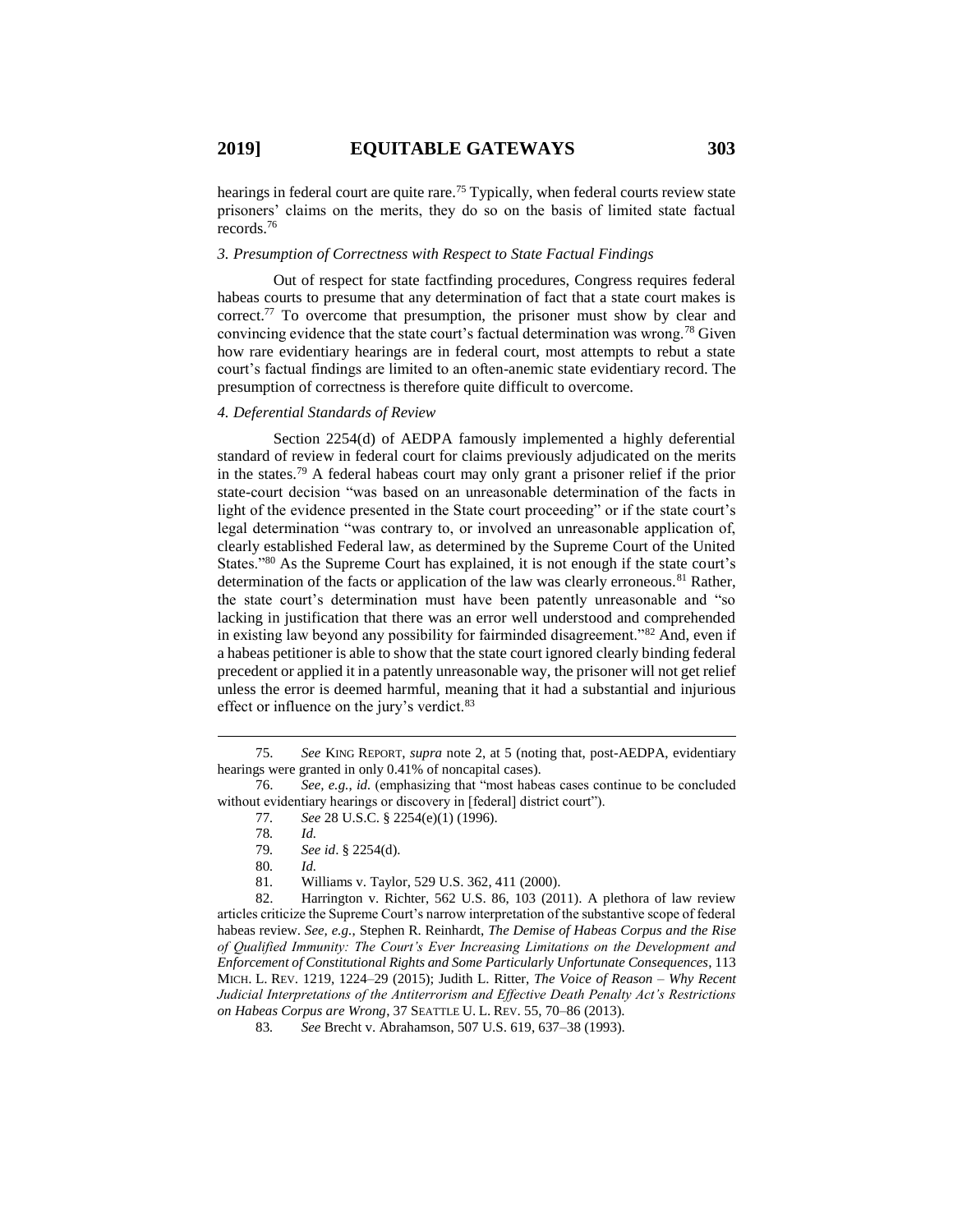For all of these reasons, even a habeas petitioner who successfully navigates the procedural complexities has less than a 0.3% chance of winning on the merits.<sup>84</sup> Many experts believe that federal habeas doctrine is convoluted, incoherent, and not worth the amount of time and judicial energy spent on it, $85$  while others complain that we have lost sight of the historic function of the Great Writ to remedy injustice and check abuses of government power.<sup>86</sup> Perhaps most damning, some federal judges lament that current habeas law requires them "to place their stamp of approval on constitutional error."<sup>87</sup> While procedural and substantive obstacles pose challenges, the animating principles of the equitable exceptions to these barriers reveal possible ways to expand the scope and impact of federal habeas review of state prisoners' claims.

## **II. FAIR CONSIDERATION DOCTRINE'S EQUITABLE GATEWAYS**

Hidden in the procedural and substantive morass of federal habeas doctrine is a consistent equitable thread. When a federal court believes that a state prisoner has not had a full and fair opportunity to present his or her claims and have them fairly considered, it is more likely to bypass the procedural and substantive barriers to relief. To be sure, this practice is not universal. Though some federal judges are more willing to close the federal courthouse doors to habeas petitioners than others, when federal courts, including the Supreme Court, bypass procedural and substantive obstacles to review, they often cite concerns about ensuring that criminal defendants are able to have their federal claims fairly considered by at least one court.<sup>88</sup> Even if there are no sure formulas for procuring more expansive federal habeas review, there are clear indications about what sorts of claims are more likely to succeed.

Federal habeas review has historically been about ensuring that states provide criminal defendants a full and fair opportunity to have their federal claims adjudicated. After all, it was a concern about state hostility to newly created federal rights that first led Congress to give federal courts the power to entertain habeas petitions filed by state prisoners.<sup>89</sup> Supreme Court Justices who are typically quite hostile to expansive federal habeas review of state convictions have agreed that federal courts should review claims alleging a lack of available state processes for vindicating federal rights.<sup>90</sup> As Professor Bator explained it, the states have a

89*. See supra* note [33.](#page-6-1)

90*. See, e.g.*, Brown v. Allen, 344 U.S. 443, 532–48 (1953) (Jackson, J., concurring in the result).

<sup>84</sup>*. See* KING REPORT, *supra* note 2, at 9. The chances in capital cases are higher at 12.4%. *Id.*

<sup>85</sup>*. See, e.g.*, Joseph L. Hoffmann & Nancy J. King, *Rethinking the Federal Role in State Criminal Justice*, 84 N.Y.U. L. REV. 791, 793 (2009).

<sup>86</sup>*. See, e.g.*, Primus, *supra* not[e 3,](#page-1-0) at 13–16 (collecting sources).

<sup>87</sup>*.* Adelman, *supra* not[e 3;](#page-1-0) *see* Reinhardt, *supra* not[e 82,](#page-12-0) at 1221 (describing how the federal courts have "embarked on a path designed to render constitutional rulings by state courts nearly unreviewable by the federal judiciary").

<sup>88</sup>*. See, e.g.*, Trevino v. Thaler, 569 U.S. 413, 425–28 (2013); Martinez v. Ryan, 566 U.S. 1, 10–14 (2012); Maples v. Thomas, 565 U.S. 266 (2012); Holland v. Florida, 560 U.S. 631 (2010).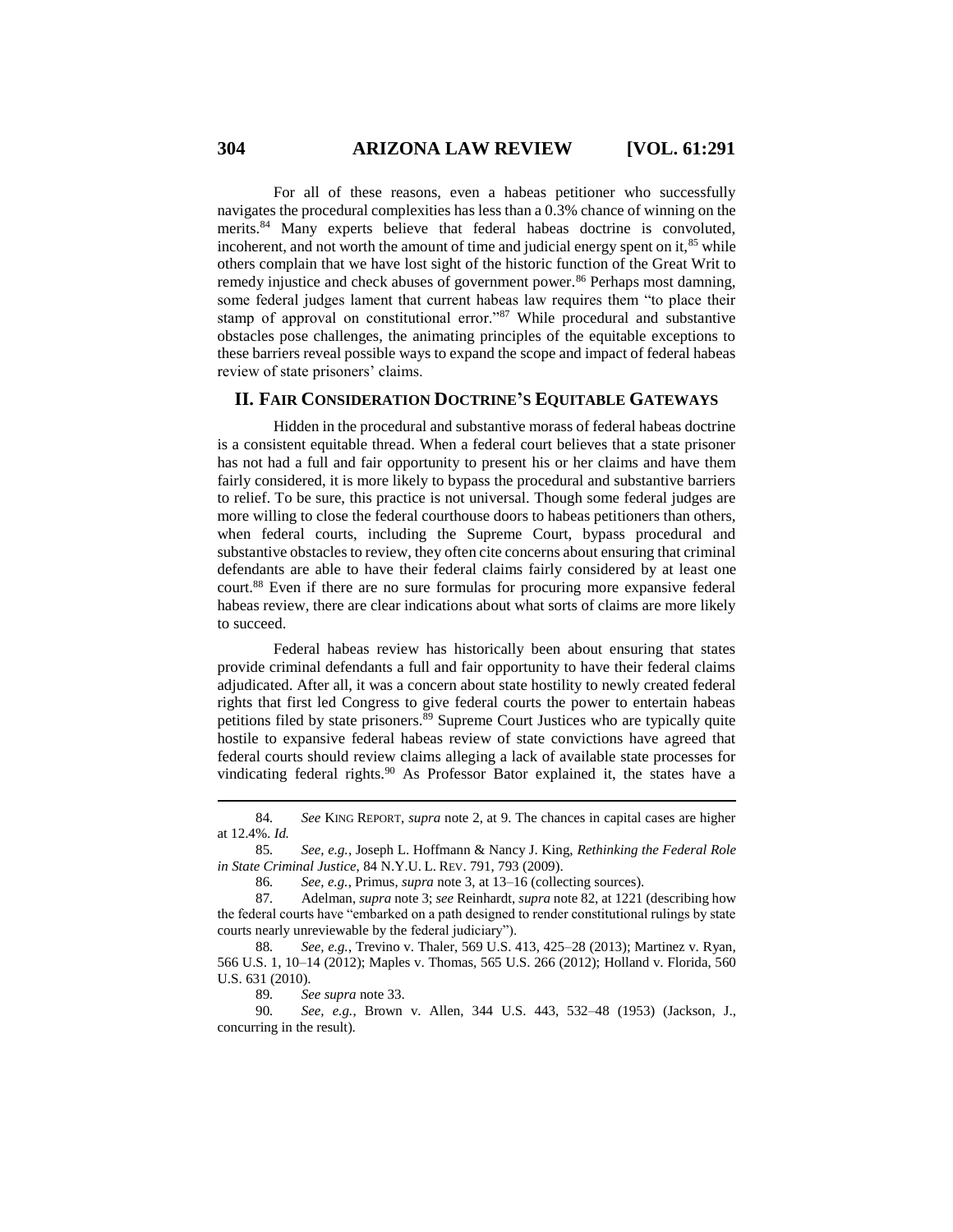responsibility under the Due Process Clause "to furnish a criminal defendant with a full and fair opportunity to make his defense and litigate his case," and if they fail to do so, "the due process clause itself demands that its conclusions of fact or law should not be respected."<sup>91</sup>

More broadly, federal courts have been willing to look past procedural defects in state prisoners' petitions if those defects resulted from some unforeseen external obstacles (whether state created or not) that prevented prisoners who were otherwise diligently pursuing their rights from complying with the procedural rules.<sup>92</sup> In those circumstances, the federal court bypasses the procedural restrictions on equitable grounds, because the prisoners, through no fault of their own, have never had a full and fair opportunity to have the federal claims considered.

Similarly, when conducting a merits analysis, federal courts have been willing to evaluate claims that they otherwise would not have entertained when those claims were not fully and fairly considered by the state courts. The federal courts have been more willing to have evidentiary hearings and look past presumptions of correctness when the petitioner has not been able to develop a factual record in state court.<sup>93</sup> And some federal judges will give less deference to state-court determinations that were reached based on less than a full and fair airing of the underlying federal claims.<sup>94</sup>

In short, the federal courts have permitted state prisoners to bypass procedural obstacles to habeas review and obtain more rigorous and less deferential merits review when there is a demonstrated process failure in the state or some objective factor external to the state prisoner that has prevented that prisoner from obtaining a full and fair review of his or her federal claims.

## *A. Bypassing Procedural Obstacles to Review*

For each of the procedural obstacles outlined above, the Supreme Court and lower federal courts have relied on equitable doctrines to carve out exceptions ways petitioners can bypass those procedural obstacles—when state prisoners have not had a full and fair opportunity to litigate their federal claims.

#### *1. Statute of Limitations*

 $\overline{a}$ 

The one-year statute of limitations that Congress created in AEDPA has proved to be a formidable procedural obstacle for many prisoners seeking federal habeas review.<sup>95</sup> But, in *Holland v. Florida*, the Supreme Court recognized that state prisoners could toll that one-year statute of limitations on equitable grounds if they could demonstrate that they had been pursuing their rights diligently and that some

<sup>91.</sup> Bator, *supra* note [16,](#page-3-0) at 456; *see also* Marceau, *supra* note [8,](#page-2-1) at 2071–72 (arguing that recent cases suggest "a potential shift" in the Supreme Court's focus to prioritize a consideration of the fairness of state procedures).

<sup>92</sup>*. See infra* Subsection II.A.

<sup>93</sup>*. See infra* Subsection II.B.

<sup>94</sup>*. See infra* Subsection II.B.

<sup>95.</sup> *See* KING REPORT, *supra* note [2,](#page-1-1) at 6 (noting that 22% of noncapital habeas petitions were dismissed as time barred).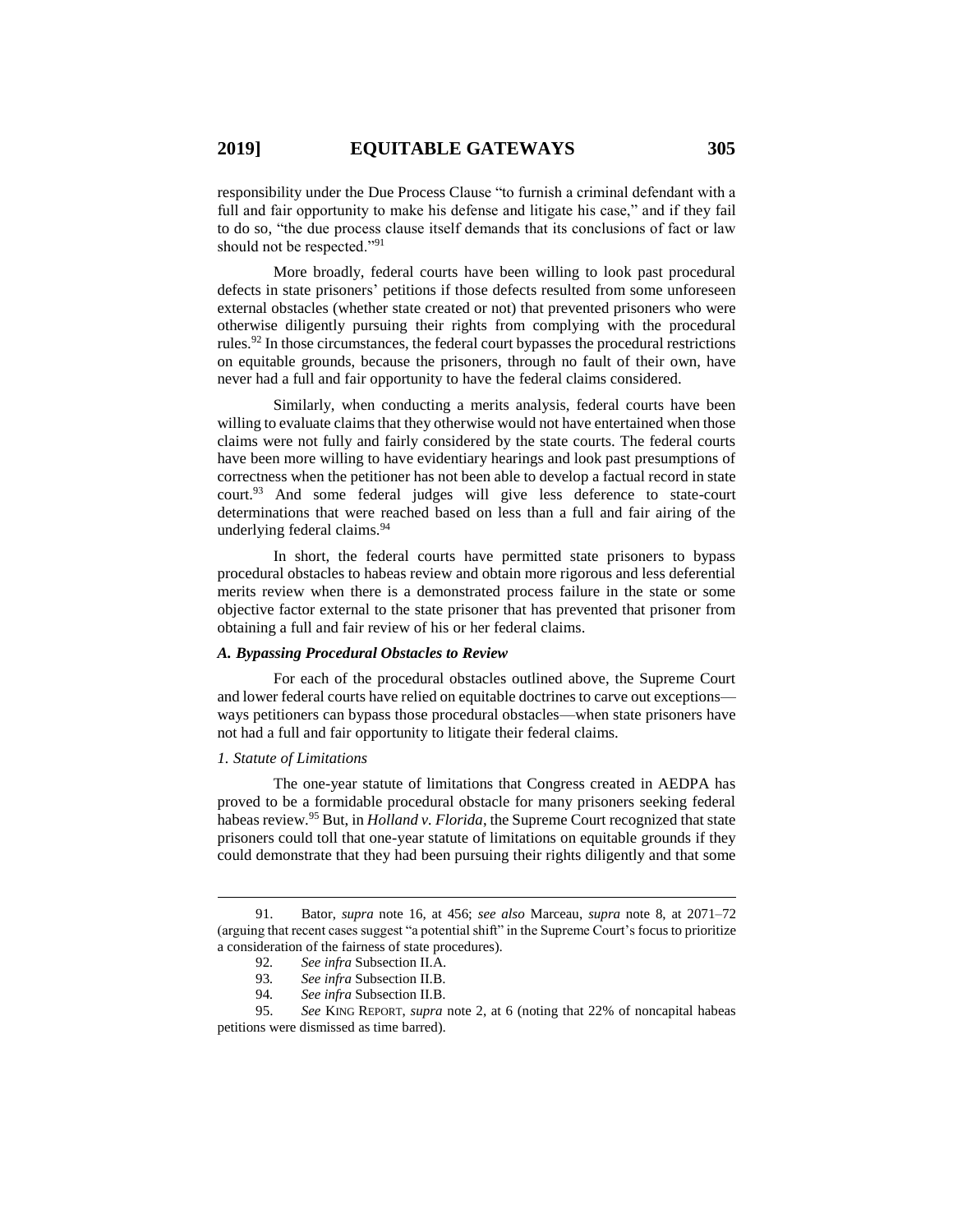extraordinary circumstance beyond their control interfered with the ability to timely file a petition.<sup>96</sup>

A state's failure to provide prisoners with access to the necessary resources to timely file their pleadings is a frequently invoked circumstance to justify equitable tolling. For example, federal courts have held that prisoners are entitled to equitable tolling when their inability to file on time is the result of the state (1) denying a prisoner reasonable access to the law library;  $97(2)$  failing to maintain legal materials about AEDPA in the prison library;<sup>98</sup> (3) denying a prisoner reasonable access to his legal files;<sup>99</sup> (4) affirmatively misleading a prisoner about the available time he has left;<sup>100</sup> (5) affirmatively misleading a prisoner to file the wrong document or to file in the wrong court or at the wrong time; $^{101}$  or (6) substantially delaying the mailing of the prisoner's court filings or the notice of a state-court decision on them.<sup>102</sup> In all of these circumstances, state action prevents the prisoner from complying with the statute of limitations, thus ensuring that the prisoner will not have a full and fair opportunity to present the federal claims.

In addition to state action that prevents timely filing, some federal courts will also equitably toll the statute of limitations when something external to both a state and a prisoner has prevented the prisoner from being able to get fair consideration of his or her federal claims in court. For example, federal courts toll the statute when a prisoner suffers from an extreme medical condition, whether physical or psychiatric, which interfered with the ability to file federal claims on time.<sup>103</sup> Egregious misconduct by a state prisoner's attorney, such as failing to perform basic legal research, failing to meet with or respond to client communications, or affirmatively misleading a state prisoner about the time restrictions, may lead to equitable tolling as well.<sup>104</sup>

99*. See, e.g.*, Socha v. Boughton, 763 F.3d 674 (7th Cir. 2014); Lott v. Mueller, 304 F.3d 918 (9th Cir. 2002).

100*. See, e.g.*, Pliler v. Ford, 542 U.S. 225, 234 (2004).

101*. See, e.g.*, Spottsville v. Terry, 476 F.3d 1241, 1245–46 (11th Cir. 2007).

102*. See, e.g.*, Drew v. Dep't of Corr., 297 F.3d 1278, 1288 (11th Cir. 2002); United States *ex rel*. Willhite v. Walls, 241 F. Supp. 2d 882, 888 (N.D. Ill. 2003).

103*. See, e.g.*, Harper v. Ercole, 648 F.3d 132, 137 (2d Cir. 2011) (noting that "medical conditions, whether physical or psychiatric, can manifest extraordinary circumstances, depending on the facts presented"); Forbess v. Franke, 749 F.3d 837 (9th Cir. 2014); Bolarinwa v. Williams, 593 F.3d 226, 231 (2d Cir. 2010); *see also* Hunter v. Ferrell, 587 F.3d 1304, 1309–10 (11th Cir. 2009) (recognizing that severe intellectual disability may be sufficient to warrant equitable tolling).

104*. See, e.g.*, Holland v. Florida, 560 U.S. 631, 651 (2010). The Supreme Court has made it clear that "a garden variety claim of excusable neglect, such as a simple miscalculation that leads a lawyer to miss a filing deadline, does not warrant equitable tolling." *Id.* at 651–52 (internal quotations omitted); *see also* Lawrence v. Florida, 549 U.S. 327, 336–37 (2007). It must be a "serious instance[] of attorney misconduct." *Holland*, 560 U.S. at 652; *see also* Luna v. Kernan, 784 F.3d 640, 647 (9th Cir. 2015) ("[A]ffirmatively

<sup>96.</sup> Holland v. Florida, 560 U.S. 631, 649–52 (2010).

<sup>97</sup>*. See, e.g.*, Sossa v. Diaz, 729 F.3d 1225, 1235 (9th Cir. 2013).

<sup>98</sup>*. See, e.g.*, Pabon v. Mahanoy, 654 F.3d 385, 400–01 (3d Cir. 2011); Whalem/Hunt v. Early, 233 F.3d 1146 (9th Cir. 2000) (per curiam).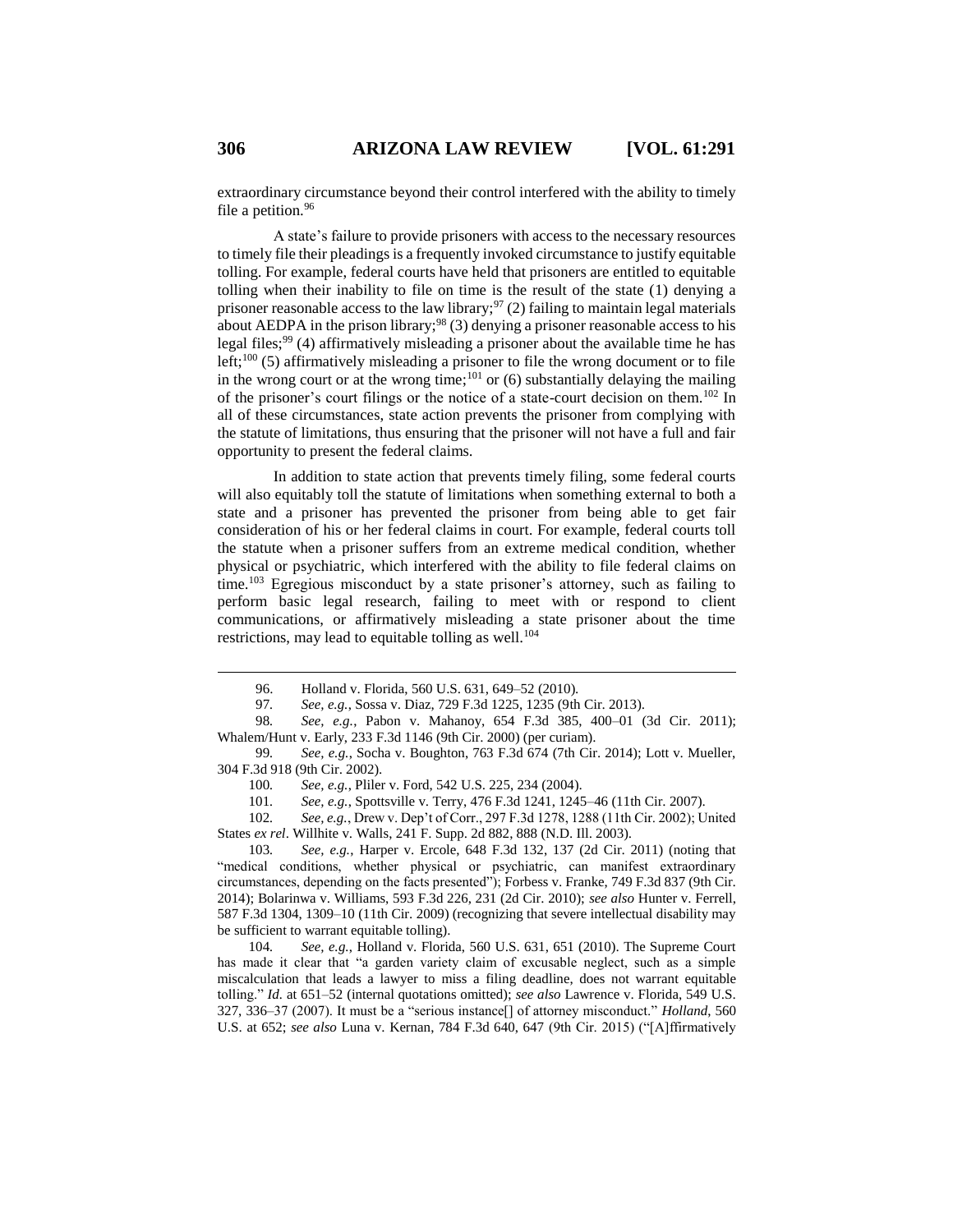In short, when state prisoners are otherwise diligently attempting to vindicate their rights and an extraordinary, external factor prevents them from having their claims fairly considered, the statute of limitations will not prevent federal habeas review.<sup>105</sup>

## *2. Exhaustion Requirement*

 $\overline{a}$ 

Citing equitable concerns about fair consideration, Congress and the federal courts have created procedural mechanisms to permit state prisoners to bypass, or at the very least soften, the total-exhaustion requirement. First, AEDPA provides that a state prisoner need not exhaust the remedies available in state court if the state does not provide a realistic and effective procedural mechanism for considering the prisoner's federal claims.<sup>106</sup> The state may not create remedies that are so confusing, numerous, intricate, or ineffective that state prisoners cannot be expected to comply with them.<sup>107</sup> Nor must prisoners pursue state remedies that are only theoretically but not actually available to them.<sup>108</sup> For example, excessive statecourt delay in considering a claim may render the state process ineffective.<sup>109</sup> If pursuing state procedural remedies is pointless, the state has failed to provide a full and fair forum for adjudicating prisoners' federal claims. This failure permits the state prisoner to bypass procedural obstacles to review in federal court.

misleading a petitioner to believe that a timely petition has been or will soon be filed can constitute egregious professional misconduct."); Ross v. Varano, 712 F.3d 784, 803–04 (3d Cir. 2013) (finding extreme neglect sufficient for equitable tolling when attorney missed deadlines, failed to communicate with client, and gave misleading statements to client); Dillon v. Conway, 642 F.3d 358 (2d Cir. 2011) (finding attorney miscalculation coupled with deeply misleading statements to client sufficient for equitable tolling).

<sup>105.</sup> In some circumstances, these external obstacles may lead the federal court to restart the one-year statute of limitations instead of relying on equitable tolling. *See supra*  not[e 47.](#page-8-0)

<sup>106.</sup> 28 U.S.C. §§ 2254(b)(1)(B)(i)–(ii) (1996).

<sup>107</sup>*. See, e.g.*, Marino v. Ragen, 332 U.S. 561, 565–70 (1947) (Rutledge, J., concurring). Nor must a prisoner pursue a state remedy that is already foreclosed by state law. Lynce v. Mathis, 519 U.S. 433, 436 n.4 (1997) (noting that petitioner could bypass the exhaustion requirement because the Florida Supreme Court had previously rejected the very same challenge and there was no reason to believe that it would have decided petitioner's case differently).

<sup>108</sup>*. See, e.g.*, Harris v. DeRobertis, 932 F.2d 619, 621–22 (7th Cir. 1991) (noting that there was a state statute that permitted untimely filing upon showing that the delay was not due to the prisoner's "culpable negligence," but emphasizing that there was not a single published opinion in which the State had found that standard satisfied in more than 40 years).

<sup>109</sup>*. See, e.g.*, Phillips v. White, 851 F.3d 567, 576 (6th Cir. 2017) (noting that an inordinate delay in adjudicating claims can render the state-court process ineffective); Taylor v. Hargett, 27 F.3d 483, 485 (10th Cir. 1994) (noting that a delay of more than two years in state appellate processes is presumptively sufficient to deem the state remedy futile and excuse exhaustion); Harris v. Champion, 938 F.2d 1062, 1066–69 (10th Cir. 1991) (noting that a state prisoner who has already waited two years for his state-appointed appellate defender to file a brief and is told by the defender's office that it will be another two years before any brief is filed, has no effective appellate remedy).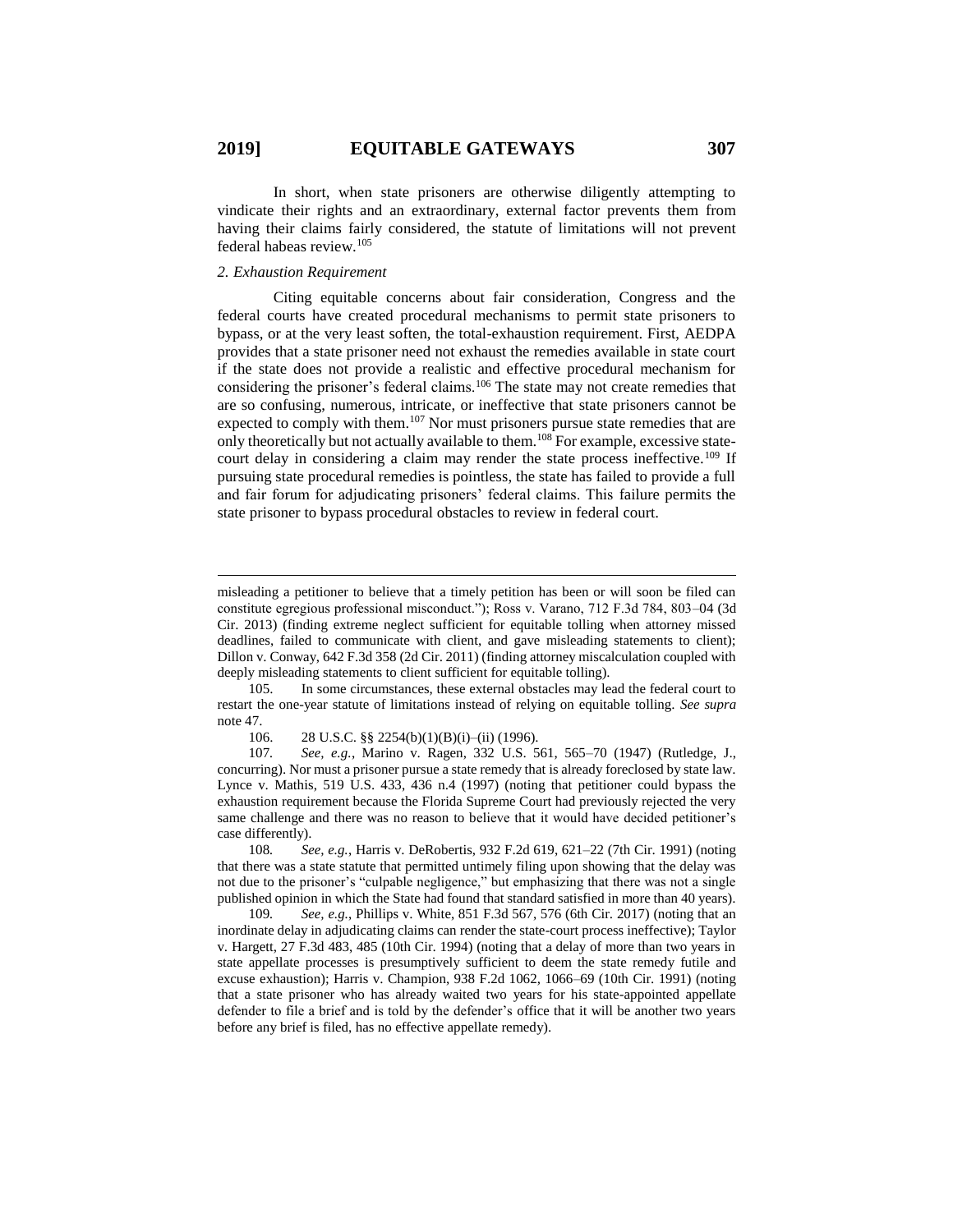In addition, the federal courts have also developed the stay and abeyance procedure, which is grounded in equitable principles, to soften the impact of the exhaustion requirement's total-exhaustion rule.<sup>110</sup> When a state prisoner files a mixed petition containing some exhausted claims and at least one unexhausted claim, the stay and abeyance procedure permits the federal court to consider whether the prisoner has "good cause" for the failure to have presented the unexhausted claims to the state courts.<sup>111</sup> If there is good cause, the claims are potentially meritorious, and if there is no indication that the prisoner was intentionally delaying consideration of the claims, the federal court need not dismiss the habeas petition under the total-exhaustion rule.<sup>112</sup> Instead, the federal court should stay the proceedings, hold the petition with the exhausted claims in abeyance, and permit the state prisoner to go back to exhaust the unexhausted claims in state court.<sup>113</sup> Upon the prisoner's return, the federal court will permit the state prisoner to amend the petition to include the previously-unexhausted-but-now-exhausted claims.<sup>114</sup>

This procedure prevents the exhaustion process from causing a state prisoner to run afoul of the one-year statute of limitations. Without the stay and abeyance procedure, the entire time that the federal court spent considering the initial mixed petition would count against the prisoner's statute of limitations.<sup>115</sup> The Supreme Court recognized the importance of the stay and abeyance procedure in *Rhines v. Weber, noting that it would be unjust to force a state prisoner to "run the* risk of forever losing [the] opportunity for any federal review" when there are good reasons why that prisoner did not present the claims earlier to the state courts.<sup>116</sup>

Federal courts have found "good cause" to justify use of the stay and abeyance procedure when an objective factor, not fairly attributable to the petitioner, caused the failure to exhaust.<sup>117</sup> When a state's procedural rules are so complicated that a state prisoner could be reasonably confused about whether a state filing is timely, the Supreme Court has noted that there is good cause for filing prematurely in federal court to protect the underlying federal claims.<sup>118</sup> Some lower federal courts have held that ineffective assistance of postconviction counsel qualifies as good cause for filing a stay and abeyance petition.<sup>119</sup> Others have found that a

 $\overline{a}$ 

119*. See, e.g.*, Blake v. Baker, 745 F.3d 977, 983–84 (9th Cir. 2014). *But see* Rhines v. Weber, 408 F. Supp. 2d 844, 848 (D.S.D. 2005) (noting that district courts "have split on whether alleged ineffective assistance of post-conviction counsel constitutes good cause for failure to exhaust claims in state proceedings").

<sup>110.</sup> *See* Rhines v. Weber, 544 U.S. 269, 277–79 (2005).

<sup>111.</sup> *See id.* at 278.

<sup>112.</sup> *See id.*

<sup>113.</sup> *See id.*

<sup>114.</sup> *See id.*

<sup>115</sup>*. See* Duncan v. Walker, 533 U.S. 167 (2001) (holding that the time during which an initial federal habeas petition is pending in federal court does not toll the statute of limitations).

<sup>116.</sup> 544 U.S. at 275.

<sup>117</sup>*. See* Whitley v. Ercole, 509 F. Supp. 2d 410, 417–18 (S.D.N.Y. 2007) (collecting cases); Riner v. Crawford, 415 F. Supp. 2d 1207, 1209–10 (D. Nev. 2006) (same). 118*. See* Pace v. DiGuglielmo, 544 U.S. 408, 416 (2005).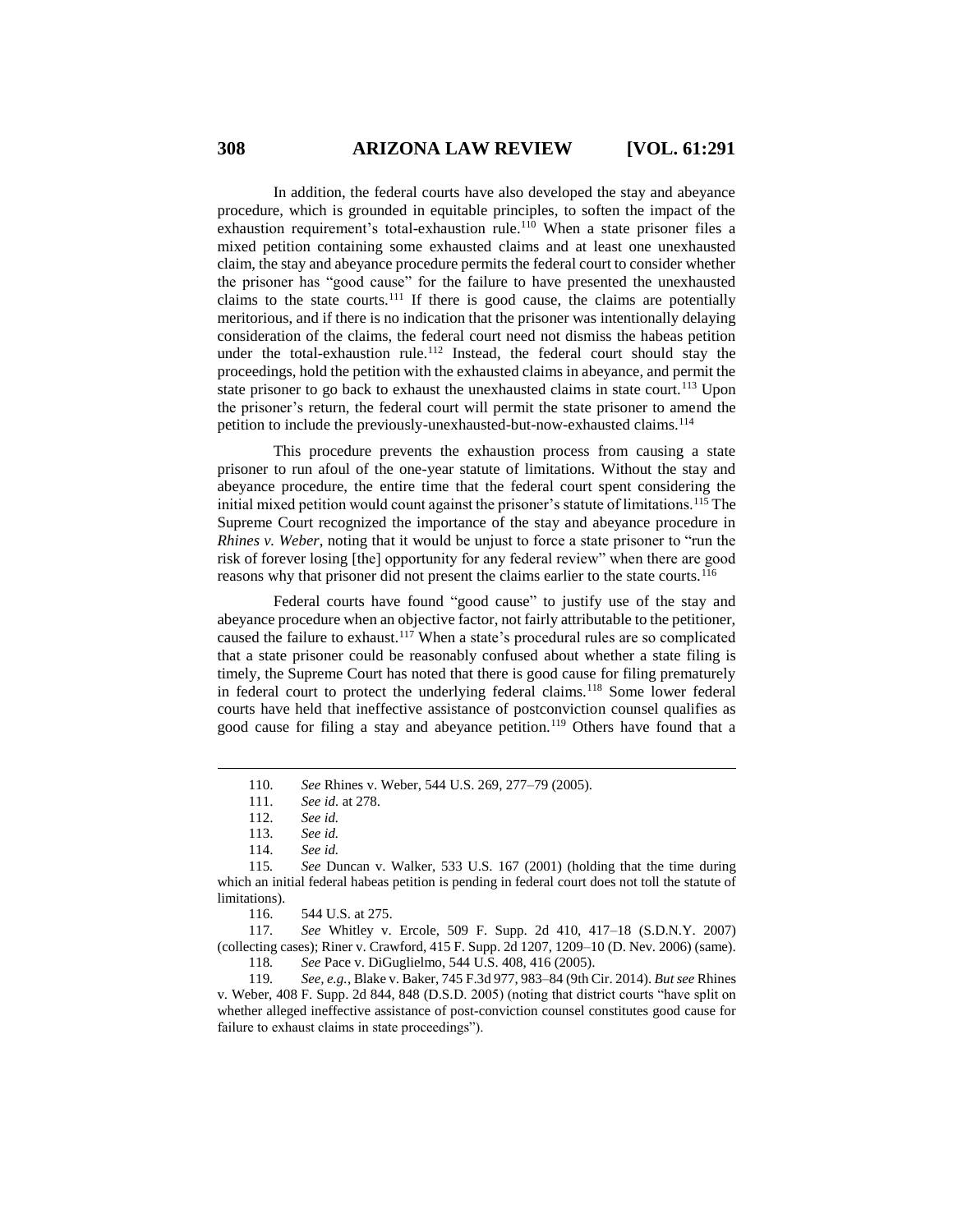prisoner's severe mental illness may provide good cause for a failure to exhaust.<sup>120</sup> What all of these cases have in common is an understanding that something external to the state prisoner has interfered with the ability to comply with the exhaustion requirement and, as a result, no court has fairly considered the prisoner's underlying federal claims.

## *3. Procedural Default Doctrine*

There are two exceptions to the procedural default doctrine that are grounded in equitable concepts about ensuring that state prisoners have a realistic opportunity to present their federal claims in state court. One exception focuses on the adequacy of the state procedures themselves<sup>121</sup> while the other focuses on objective, external factors that might have prevented a particular state prisoner from complying with a state's procedural rules.<sup>122</sup>

<span id="page-18-0"></span>As with the exhaustion doctrine, if a state's procedural regime does not give state prisoners a realistic opportunity to present their federal claims in state court, the federal court may deem those state procedures inadequate to bar federal consideration of defaulted claims.<sup>123</sup> A state's procedural rules can be inadequate because they violate due process,  $124$  unduly burden a state prisoner's attempts to raise federal challenges,<sup>125</sup> are inconsistently applied,<sup>126</sup> or are applied in novel and unforeseen ways.<sup>127</sup> Adequacy challenges can be based on the application of one state procedural rule or a combination of different rules.<sup>128</sup> They can be facial challenges to a state procedural rule across cases or as-applied challenges that object to the way a facially legitimate state procedural rule was applied in a particular case.<sup>129</sup> They can be predicated on rules that exist on the books or de facto procedural rules that exist in state practice.<sup>130</sup> Ultimately, adequacy doctrine judges the legitimacy of the state procedures themselves and asks if they provided a realistic, full, and fair opportunity for state prisoners to have their federal claims considered.

<span id="page-18-1"></span>Cause and prejudice, on the other hand, is an equitable exception that focuses on the state prisoners and asks whether they had a legitimate excuse for failing to comply with legitimate state procedures.<sup>131</sup> State prisoners who failed to comply with state procedural rules can still have their federal claims considered on the merits in federal court if they can show cause (meaning an objective factor

approaches to adequacy doctrine).

<sup>120</sup>*. See, e.g.*, Shotwell v. Lamarque, No. 104CV06496OWWTAGHC, 2005 WL 1556296, at \*2 (E.D. Cal. June 24, 2005).

<sup>121</sup>*. See, e.g.*, Lee v. Kemna, 534 U.S. 362, 376 (2002).

<sup>122</sup>*. See, e.g.*, Wainwright v. Sykes, 433 U.S. 72, 84–85 (1977).

<sup>123</sup>*. See, e.g.*, *Lee*, 534 U.S. at 381–88.

<sup>124</sup>*. See, e.g.*, Reece v. Georgia, 350 U.S. 85, 89–90 (1955).

<sup>125</sup>*. See, e.g.*, *Lee*, 534 U.S. at 381–88.

<sup>126</sup>*. See, e.g.*, Barr v. City of Columbia, 378 U.S. 146, 149 (1964).

<sup>127</sup>*. See, e.g.*, NAACP v. Alabama *ex rel.* Patterson, 357 U.S. 449, 457–58 (1958). 128*. See generally* Primus, *supra* note [27](#page-5-0) (describing the history of and different

<sup>129</sup>*. See id.*

<sup>130</sup>*. See id.*

<sup>131</sup>*. See, e.g.*, Wainwright v. Sykes, 433 U.S. 72 (1977).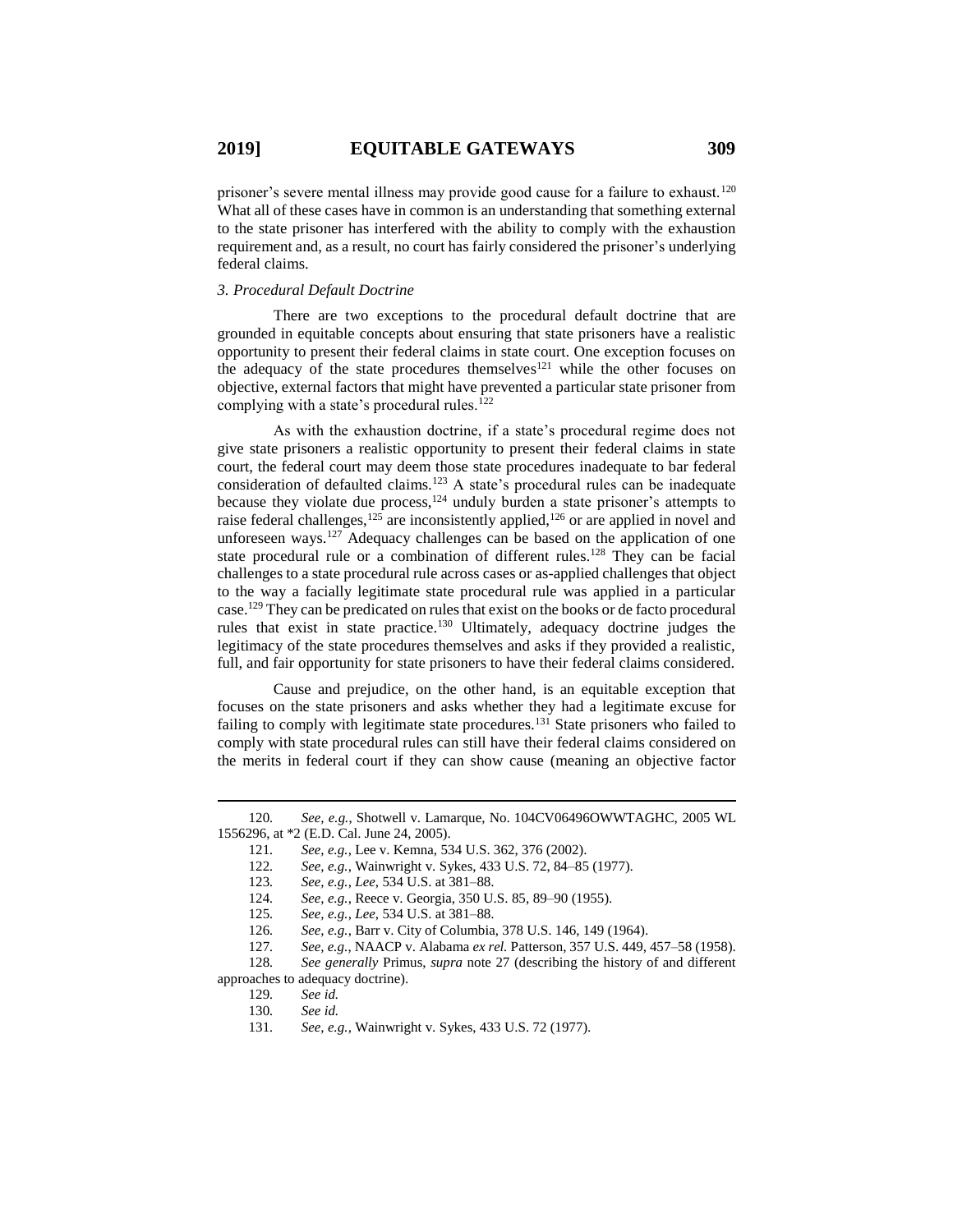external to the prisoner) for failing to comply with the state's procedural regime and prejudice to the outcome of their case.<sup>132</sup>

The Supreme Court has recognized a number of cause grounds including interference by state officials that made compliance with the state procedural rules impracticable,<sup>133</sup> the discovery of a factual or legal basis for a claim that was not reasonably available at the time of the default,<sup>134</sup> ineffective assistance of counsel in violation of the Sixth Amendment,<sup>135</sup> ineffective assistance of initial postconviction counsel for failing to raise a substantial ineffective-assistance-of-trial-counsel (IATC) claim in a jurisdiction that requires such claims to be raised in postconviction proceedings,  $136$  the failure of a state to provide its prisoners with postconviction counsel to raise substantial IATC claims when those claims must be raised in postconviction proceedings, $137$  and constructive or actual abandonment by a postconviction attorney.<sup>138</sup>

In *Martinez v. Ryan*, the Supreme Court emphasized the equitable concerns that animate these cause categories.<sup>139</sup> It noted that ineffective performance by trial, appellate, and some state postconviction counsel can be cause to excuse a default, because "if the attorney appointed by the State . . . is ineffective, the prisoner has been denied fair process and the opportunity to comply with the State's procedures and obtain an adjudication on the merits of his claims."<sup>140</sup>

## *4. Successive Petition Barrier*

The federal courts have created two different equitable workarounds to address claims raised in successive petitions when the state prisoner has not yet had a full and fair opportunity to have federal claims considered. First, the courts have restricted the definition of what constitutes a "successive" petition subject to the ban. If a state prisoner has a legitimate excuse for failing to have raised the claim in a prior habeas petition (something external to the prisoner that may have prevented the development of the claim), the circuit courts may deem the second-in-time petition not successive. 141

 $\overline{a}$ 

141*. See, e.g.*, Benchoff v. Colleran, 404 F.3d 812, 817 (3d Cir. 2005) (noting that the pre-AEDPA abuse of the writ standard is still used by a majority of federal circuits to determine whether a second-in-time habeas petition is a successive petition under AEDPA, and noting that a petition is considered an abuse of the writ (and therefore successive) where the subsequent-in-time petition raises a habeas claim that could have been raised in an earlier petition and there is not a legitimate excuse for the failure to do so); *see also* Burton v. Stewart, 549 U.S. 147, 153 (2007) (assuming without deciding that the "legitimate excuse" test is appropriate for determining whether a petition is "second or successive").

<sup>132.</sup> *See id.*

<sup>133</sup>*. See* Brown v. Allen, 344 U.S. 443, 485–86 (1953).

<sup>134</sup>*. See* Reed v. Ross, 468 U.S. 1, 16 (1984).

<sup>135</sup>*. See* Murray v. Carrier, 477 U.S. 478, 488 (1986).

<sup>136</sup>*. See* Martinez v. Ryan, 566 U.S. 1, 17 (2012).

<sup>137</sup>*. See id.*

<sup>138</sup>*. See* Maples v. Thomas, 565 U.S. 266, 271 (2012).

<sup>139.</sup> 566 U.S. at 13–14.

<sup>140</sup>*. Id.* at 11.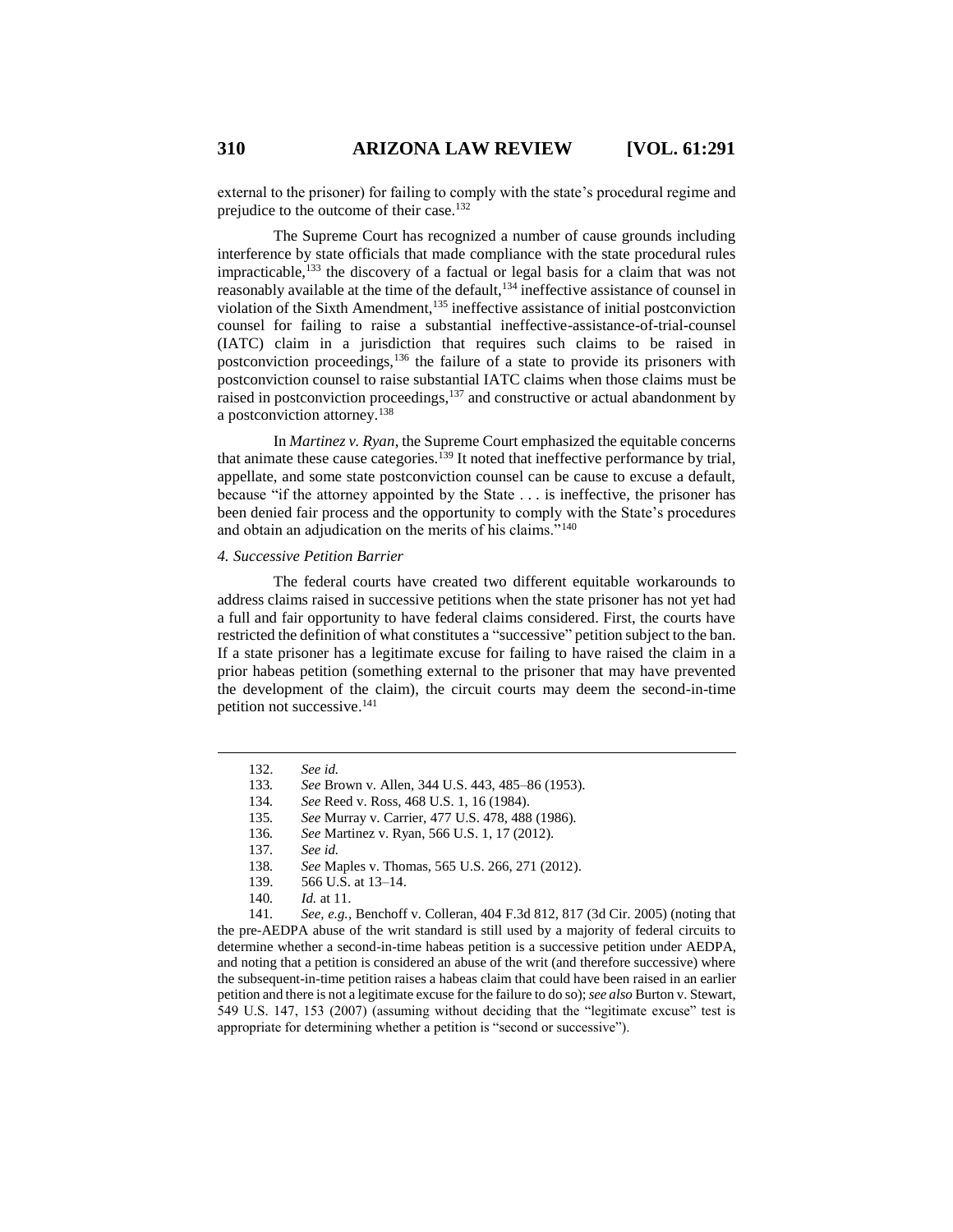For example, consider a situation discussed in *Panetti v. Quarterman*: 142 suppose a capital habeas petitioner is sane at the time of his conviction and sentence and at the time when he files his initial federal habeas petition, but he later develops a mental illness and becomes legally insane. If he files a second-in-time federal habeas petition challenging the constitutionality of executing a mentally ill person, the federal court should not deem the petition successive. As the Supreme Court explained, the claim was not ripe at the time when the first habeas petition was filed (because he was perfectly sane at that time), and the prisoner should not have to "run the risk" of "forever losing [the] opportunity for any federal review" of the claim.<sup>143</sup> Lower federal courts agree and have prevented a second-in-time petition from being deemed successive when the claim at issue could not have been presented in an earlier petition because it is based on law or facts that arose after the prior habeas proceedings.<sup>144</sup>

Additionally, federal courts are sometimes willing to use Federal Rule of Civil Procedure 60(b) to reopen a prior federal habeas petition on equitable grounds, which effectively shields the state prisoner from running into the successive petition barrier. Rule 60(b) permits federal courts to set aside a prior judgment based on equitable considerations ranging from legal mistakes to newly discovered evidence to misconduct by an adverse party.<sup>145</sup> Some courts have described Rule  $60(b)$  as providing the federal courts with a "grand reservoir of equitable power to do justice in a particular case."<sup>146</sup>

145. Rule 60(b) permits a court to

relieve a party . . . from a final judgment order, or proceeding for the following reasons: (1) mistake, inadvertence, surprise, or excusable neglect; (2) newly discovered evidence that, with reasonable diligence, could not have been discovered in time to move for a new trial . . . : (3) fraud (whether previously called intrinsic or extrinsic), misrepresentation, or misconduct by an opposing party; (4) the judgment is void; (5) the judgment has been satisfied, released, or discharged; it is based on an earlier judgment that has been reversed or vacated; or applying it prospectively is no longer equitable; or (6) any other reason that justifies relief.

 $\overline{a}$ 

146*. See, e.g.*, Cox v. Horn, 757 F.3d 113, 122 (3d Cir. 2014); Phelps v. Alameida, 569 F.3d 1120, 1135 (9th Cir. 2009); Matarese v. LeFevre, 801 F.2d 98, 106 (2d Cir. 1986); D'Ambrosio v. Bagley, 688 F. Supp. 2d 709, 733 (N.D. Ohio 2010); Winslow v. Portuondo, 699 F. Supp. 2d 337, 341 (E.D.N.Y. 2009); *see also* Plaut v. Spendthrift Farm, Inc., 514 U.S. 211, 233–34 (1995) (describing Rule 60(b) as a rule that "reflects and confirms the courts' own inherent and discretionary power, 'firmly established in English practice long before the foundation of our Republic,' to set aside a judgment whose enforcement would work

<sup>142.</sup> 551 U.S. 930 (2007).

<sup>143</sup>*. See id.* at 945–46 (internal quotations omitted).

<sup>144</sup>*. See, e.g.*, Leal Garcia v. Quarterman, 573 F.3d 214, 222–24 (5th Cir. 2009) (noting that a claim predicated on a presidential declaration that was issued after a prisoner's first petition was denied was not successive); *In re* Cain, 137 F.3d 234, 236 (5th Cir. 1998) (finding that a second-in-time petition challenging the denial of good-time credits was not successive because the disciplinary action that the prison board took occurred after the first petition was adjudicated).

FED. R. CIV. P. 60(b).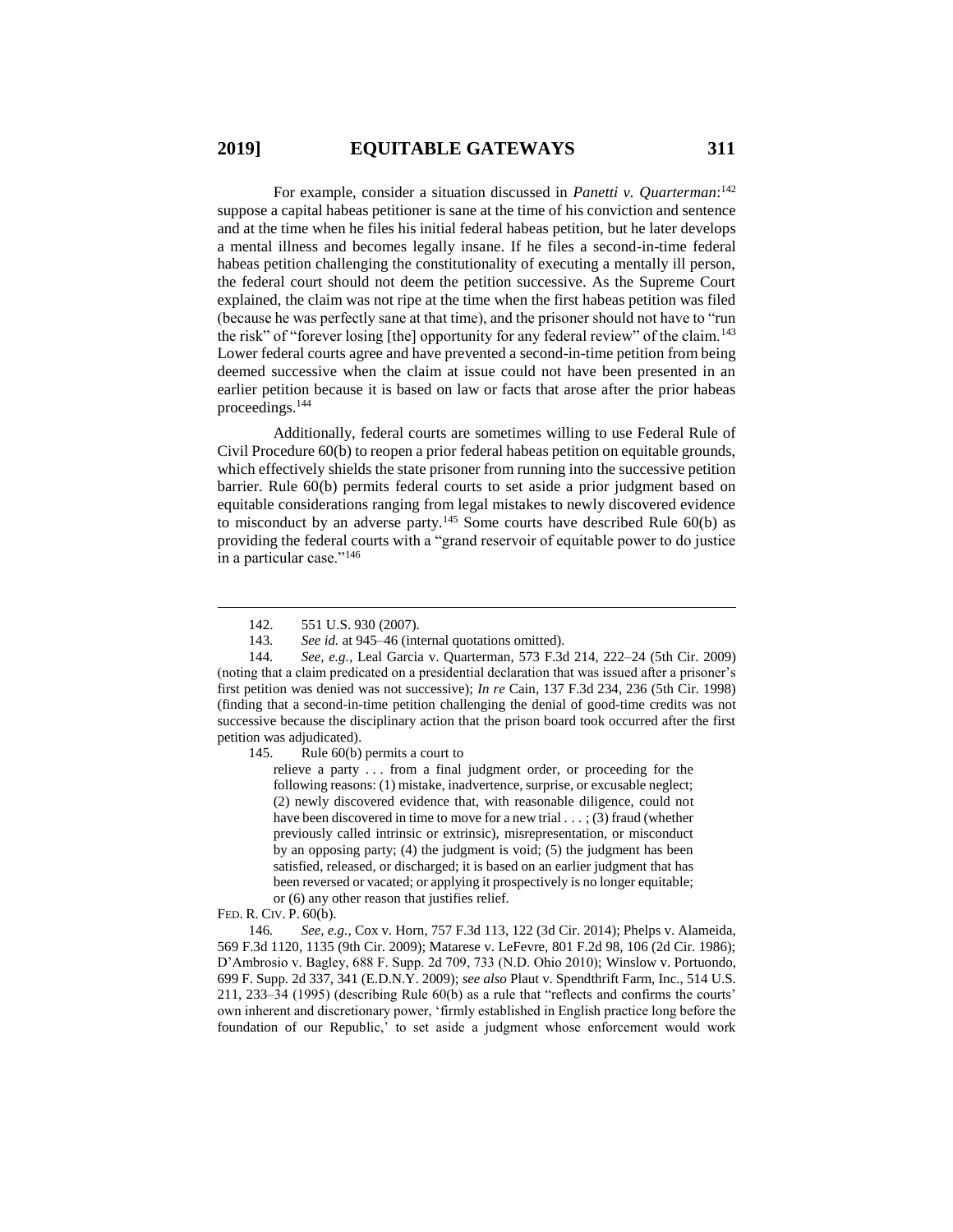In the habeas context, the Supreme Court has explained that Rule 60(b) motions cannot be used to present new claims for relief on habeas, but they are procedural vehicles that habeas petitioners can use to reopen already-raised claims under exceptional circumstances.<sup>147</sup> And some lower federal courts have been willing to reconsider prior decisions to throw a claim out on procedural grounds when the state prisoner can show that there is an "extraordinary circumstance"<sup>148</sup> that would justify granting the prisoner relief from the operation of the procedural barrier.<sup>149</sup> Those extraordinary circumstances often sound in fair consideration concerns.

In short, when state prisoners are prevented from presenting their federal claims fully in court—either because of state misconduct or the intervention of some external factor that they could not control—federal courts are often willing to rely on equitable concepts of fairness to bypass the procedural restrictions and permit the petitioners to raise their federal claims.

#### *B. Obtaining More Rigorous and Less Deferential Merits Review*

Many of the limits on the scope of federal habeas review and the deference shown to state-court judgments in federal habeas proceedings may disappear when there was no full and fair adjudication of a state prisoner's claims in state-court proceedings.

## *1. Expansion in Cognizable Claims*

Even as the Supreme Court was removing Fourth Amendment search and seizure claims from federal habeas review in *Stone v. Powell*, it was careful to note that only those Fourth Amendment claims that had been fully and fairly litigated in state courts would not be readjudicated in federal habeas proceedings.<sup>150</sup> If petitioners can show that their search and seizure rights were violated and that the state courts did not provide an adequate forum for litigating the Fourth Amendment challenge, the federal court will consider the claims on habeas.<sup>151</sup>

Federal courts have refused to bar federal review when a state prisoner had a constitutionally ineffective trial or appellate attorney who failed to properly present a Fourth Amendment claim. 152 Federal courts have also deemed state-court processes inadequate to bar federal review of Fourth Amendment claims when the state provided no realistic opportunity to raise a Fourth Amendment challenge.<sup>153</sup> The inquiry into whether there was a full and fair opportunity to litigate a Fourth Amendment claim in state court resembles the equitable inquiries that animate the

- 152*. See* Kimmelman v. Morrison, 477 U.S. 365, 378 (1986).
	- 153*. See, e.g.*, Monroe v. Davis, 712 F.3d 1106, 1114 (7th Cir. 2013).

inequity") (quoting Hazel–Atlas Glass Co. v. Hartford–Empire Co., 322 U.S. 238, 244  $(1944)$ ).

<sup>147.</sup> Gonzalez v. Crosby, 545 U.S. 524, 531 (2005).

<sup>148</sup>*. Id.* at 538.

<sup>149</sup>*. See, e.g.*, *Cox*, 757 F.3d at 122–24; *Phelps*, 569 F.3d at 1135–40.

<sup>150.</sup> 428 U.S. 465, 494 (1976).

<sup>151</sup>*. See* RANDY HERTZ & JAMES S. LIEBMAN, 2 FEDERAL HABEAS CORPUS PRACTICE AND PROCEDURE § 27.3 (7th ed. 2017) (collecting cases).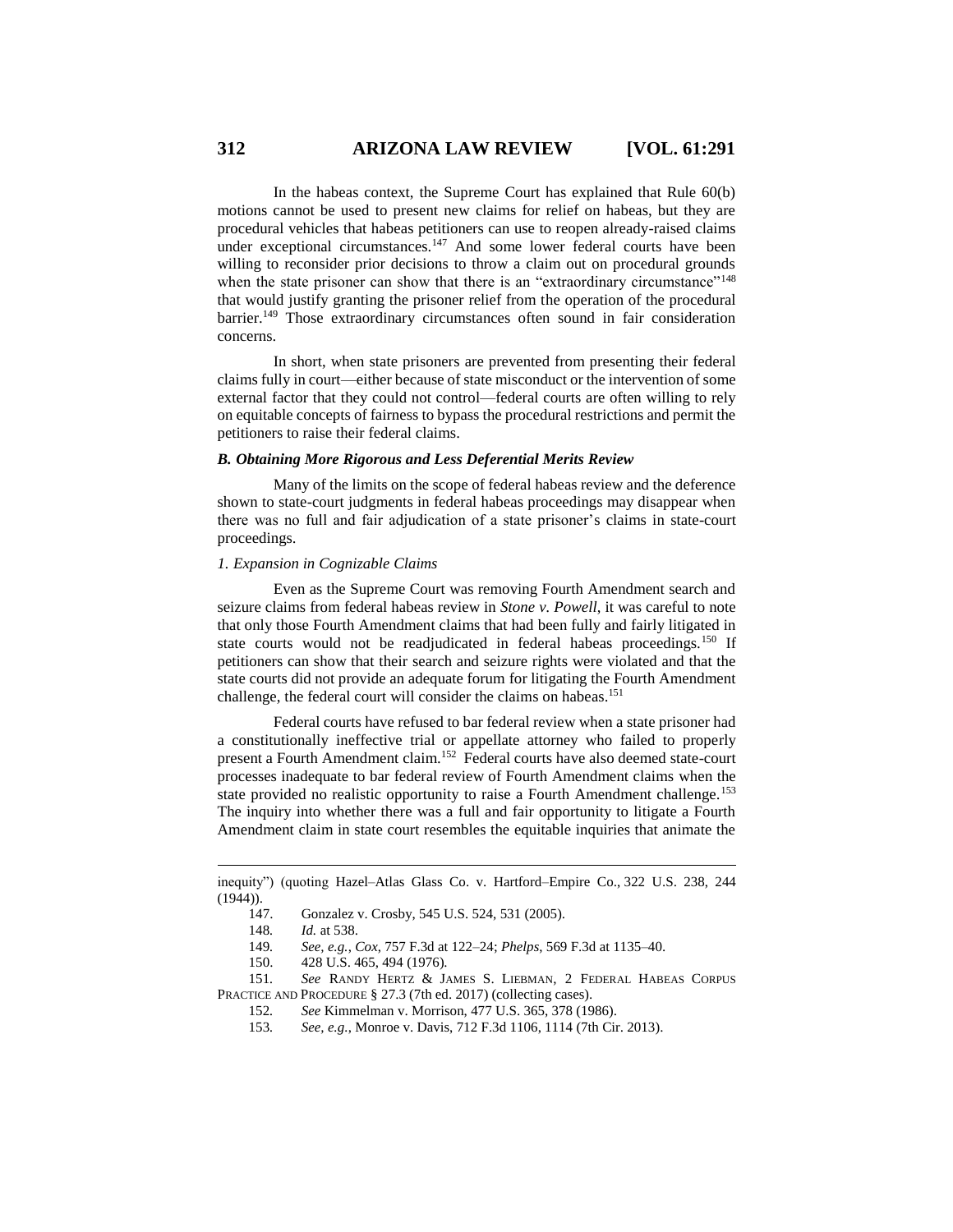exceptions to the procedural barriers to review. If the reason why a prisoner could not present a Fourth Amendment claim in the state courts would satisfy the cause standard under procedural default, the prisoner probably did not have a full and fair opportunity to present the claim. And if the state procedures would fail an adequacy review under the exhaustion and procedural default doctrines, they will probably also be inadequate to bar federal consideration of a Fourth Amendment challenge.<sup>154</sup>

Similarly, even as the Court in *Reed v. Farley*<sup>155</sup> was limiting the number of federal statutory claims that would be cognizable on habeas, it was careful to note that a statutory error that is "inconsistent with the rudimentary demands of fair procedure" will be heard.<sup>156</sup> If the state court fails to provide basic, fair procedures for vindicating federal statutory rights, the federal courts will entertain those claims.<sup>157</sup>

#### *2. Evidentiary Hearings*

In *Williams v. Taylor*, the Supreme Court held that AEPDA's restrictions on the availability of evidentiary hearings only apply when a state prisoner is at fault for failing to develop a record in state court.<sup>158</sup> The Court noted that a state prisoner "is not at fault when his diligent efforts to perform an act are thwarted, for example, by the conduct of another or by happenstance."<sup>159</sup> This fault-based inquiry relies on reasoning similar to that underlying the equitable exceptions to procedural barriers to review. If the state processes are inadequate or some unforeseen factor external to the state prisoner prevented him from having an opportunity to fully and fairly develop the record in state court, AEDPA should not stand in the way of a federal evidentiary hearing. And once a state prisoner walks through the equitable opening created by *Williams*<sup>160</sup> and AEDPA's restrictions on evidentiary hearings no longer apply, Supreme Court precedent often *requires* federal evidentiary hearings.<sup>161</sup>

<sup>154</sup>*. See, e.g.*, Machacek v. Hofbauer, 213 F.3d 947, 952 (6th Cir. 2000) (noting that a Fourth Amendment claim should be heard if the state procedural mechanism, in the abstract, did not permit the state prisoner to raise a Fourth Amendment claim or if the state prisoner's presentation of the claim "was in fact frustrated" because of a failure in the state procedural system).

<sup>155.</sup> 512 U.S. 339 (1994).

<sup>156</sup>*. Id.* at 348 (quoting Hill v. United States, 368 U.S. 424, 428 (1962)).

<sup>157.</sup> *Id.*

<sup>158.</sup> 529 U.S. 420, 431–32 (2000). This case involves a petitioner named Michael Williams and should not be confused with *Williams v. Taylor*, 529 U.S. 362 (2000), decided the same term, involving a petitioner named Terry Williams. Both are habeas cases, but Michael Williams's case involved a question about evidentiary hearings whereas Terry Williams's case involved a discussion of the standard of review under 28 U.S.C. § 2254(d)(1).

<sup>159</sup>*. Id.* at 432.

<sup>160.</sup> *Id.* at 420.

<sup>161.</sup> Without the restrictions of AEDPA, *Townsend v. Sain*, 372 U.S. 293, 312 (1963), requires a federal evidentiary hearing "[w]here the facts are in dispute . . . [and] the habeas applicant did not receive a full and fair evidentiary hearing in a state court . . . ." The *Townsend* Court listed six circumstances where federal evidentiary hearings were required:

<sup>(1)</sup> the merits of the factual dispute were not resolved in the state hearing;

<sup>(2)</sup> the state factual determination is not fairly supported by the record as a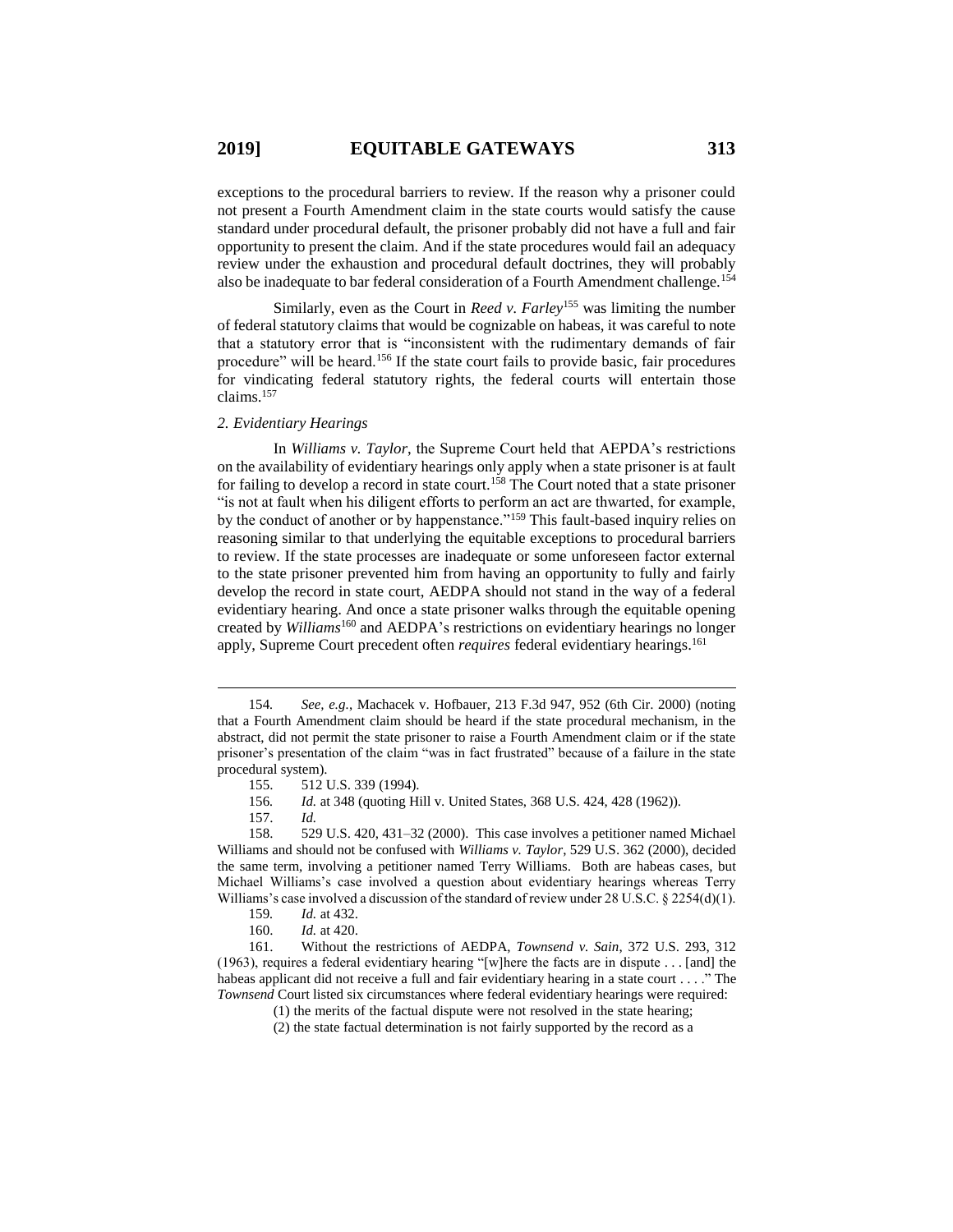#### *3. Deferential Standards of Review and the Presumption of Correctness*

The deferential standards of review in AEDPA are only triggered when the underlying federal claim at issue "was adjudicated on the merits in State court proceedings."<sup>162</sup> If there was no prior state-court adjudication of the claim, and the state prisoner is able to overcome any procedural obstacles to federal habeas review, the federal court's review of the claim will be de novo. <sup>163</sup> The difference between de novo review and the deferential review of § 2254(d) is vast. To obtain relief under § 2254(d) a habeas petitioner must often show that the state-court decision was so unreasonable that "no fairminded jurist" could have reached the conclusion that the state reached.<sup>164</sup> That is a tough standard to meet. As a result, a lot hinges on whether the federal courts think that a claim was adjudicated on the merits in state-court proceedings.

Similarly, the deference given to a state court's factual findings in §  $2254(e)(1)$ , which contains the presumption of correctness, only applies when the state court has made a "determination of a factual issue."<sup>165</sup> Thus, it is important to consider when the state court has made a factual determination that is entitled to deference.

The federal courts have uniformly held that a state-court decision is not an "adjudication on the merits" deserving of § 2254(d) deference when the decision (1) rested on procedural grounds, (2) failed to address the federal claim because it was not presented to the state court, or (3) failed to address a particular aspect of the federal claim because the state court resolved the claim on other grounds.<sup>166</sup> In short,

- 162. 28 U.S.C. § 2254(d) (1996).
- 163*. See* Cone v. Bell, 556 U.S. 449, 472 (2009).
- 164*.* Harrington v. Richter, 562 U.S. 86, 103 (2011).
- 165. 28 U.S.C. § 2254(e)(1) (1996).

whole; (3) the fact-finding procedure employed by the state court was not adequate to afford a full and fair hearing; (4) there is a substantial allegation of newly discovered evidence; (5) the material facts were not adequately developed at the state court hearing; or (6) for any reason it appears that the state trier of fact did not afford the habeas applicant a full and fair fact hearing.

*Id.* at 313. The Supreme Court later removed the fifth requirement (when the material facts were not adequately developed at the state-court hearing) in *Keeney v. Tamayo-Reyes*, 504 U.S. 1, 11 (1992) (noting that if a prisoner failed to adequately develop facts at a state hearing, the prisoner must demonstrate cause and prejudice to get a federal evidentiary hearing). AEDPA later displaced *Keeney*. *See* 28 U.S.C. § 2254(e)(2) (1996). But, when AEDPA does not apply because the prisoner is not at fault for the failure to develop the record in state court, the remaining *Townsend* requirements still exist and often require federal evidentiary hearings. *See, e.g.*, Schriro v. Landrigan, 550 U.S. 465, 473 (2007) (noting that AEDPA did not change the deference that federal courts have to grant evidentiary hearings outside of the narrow circumstance where the defendant is at fault for the failure to have developed the record in state court).

<sup>166</sup>*. See* HERTZ & LIEBMAN,*supra* note 151, § 32.2 (collecting cases). Of course, if a state prisoner never presented the claim to the state courts, he or she will likely have to overcome an exhaustion or procedural default problem in federal court.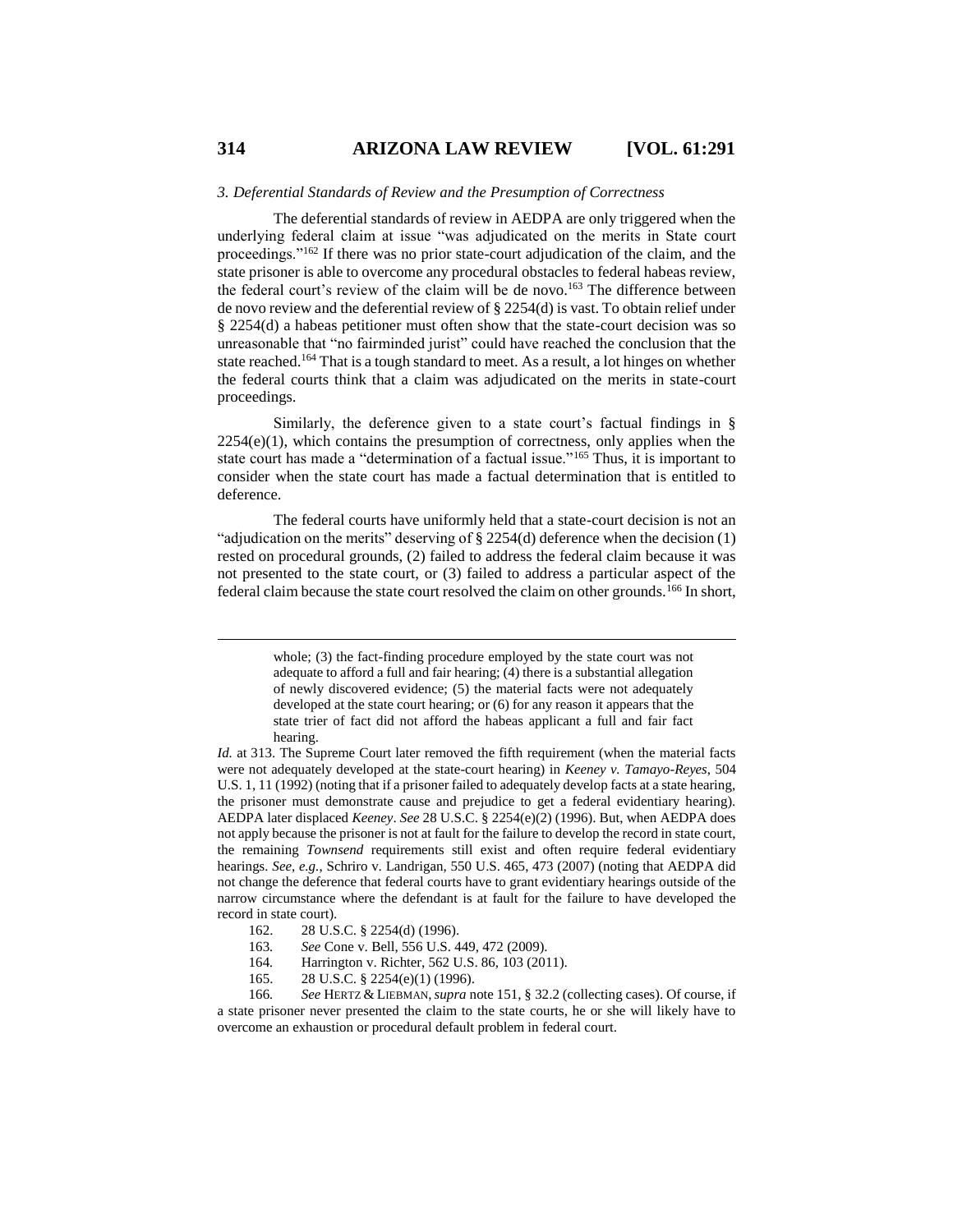if the state never considered a claim, and habeas is the prisoner's first real opportunity to present a federal claim, § 2254(d) deference will not apply.

Even when the state addressed a prisoner's federal claim, if the state's factfinding procedures were inadequate (meaning that the state prisoner did not have a full and fair opportunity to develop the facts to support the claim), some federal courts will not defer to the state's decision. Instead, they will deem the inadequate procedures sufficient to overcome AEDPA's presumption that the state factfinding was correct and analyze the prisoner's federal claims under a de novo standard rather than a deferential one.

For example, some federal courts have held that there has been no actual adjudication of a claim on the merits when state prisoners have not had a full and fair opportunity to develop evidence in support of the claim.<sup>167</sup> As the Fourth Circuit has explained, when the state courts refuse to give a prisoner an evidentiary hearing when such a hearing is necessary to develop the facts of the claim, and the state then denies the claim summarily without addressing serious factual issues raised in the pleadings, that is tantamount to never having adjudicated the claim in the first instance.<sup>168</sup> Without an adjudication on the merits, the deferential standards of  $\S$ 2254(d) no longer apply, and the federal court will review the prisoner's claim de novo. 169

<span id="page-24-0"></span>Other federal courts have deemed state factfinding predicated on inadequate state procedures patently unreasonable under § 2254(d)(2).<sup>170</sup> The Ninth Circuit has noted that "where a state court makes factual findings without an evidentiary hearing or other opportunity for the petitioner to present evidence, 'the fact-finding process itself is deficient' and not entitled to deference."<sup>171</sup> Having determined that the state court's determinations of fact were unreasonable, the

<sup>167</sup>*. See, e.g.*, Gordon v. Braxton, 780 F.3d 196, 202 (4th Cir. 2015); *see also*  Morva v. Zook, 821 F.3d 517, 527 (4th Cir. 2016) (noting that "[a] claim is not adjudicated on the merits when the state court makes its decision on a materially incomplete record" and emphasizing that "[a] record may be materially incomplete when a state court unreasonably refuses to permit further development of the facts of a claim" (quoting Gordon v. Braxton, 780 F.3d 196, 202 (4th Cir. 2015))). *But see* Ballinger v. Prelesnik, 709 F.3d 558, 560–62 (6th Cir. 2013) (holding that the state court's failure to grant an evidentiary hearing did not mean that the state court had failed to adjudicate the claim on the merits and noting that "[i]t is now clear that a state-court adjudication, even when unaccompanied by an explanation, is presumed to be on the merits" (citing *Harrington*, 562 U.S at 98–99)).

<sup>168</sup>*. See Gordon*, 780 F.3d at 202–04; *see also* Winston v. Pearson, 683 F.3d 489, 497 (4th Cir. 2012) (holding that the state court had not adjudicated petitioner's claims when it "deni[ed] . . . discovery and an evidentiary hearing[,] produc[ing] an adjudication of 'a claim that was materially incomplete'" (citation omitted)).

<sup>169</sup>*. Gordon*, 780 F.3d at 202.

<sup>170</sup>*. See, e.g.*, Hurles v. Ryan, 752 F.3d 768, 790–91 (9th Cir. 2014); *see also* Samuel R. Wiseman, *Habeas After* Pinholster, 53 B.C. L. REV. 953, 984–86 (2012). *But see*  Valdez v. Cockrell, 274 F.3d 941, 942 (5th Cir. 2001) (holding that a full and fair hearing in the state is not a prerequisite for § 2254(d) deference).

<sup>171</sup>*. Hurles*, 752 F.3d at 790.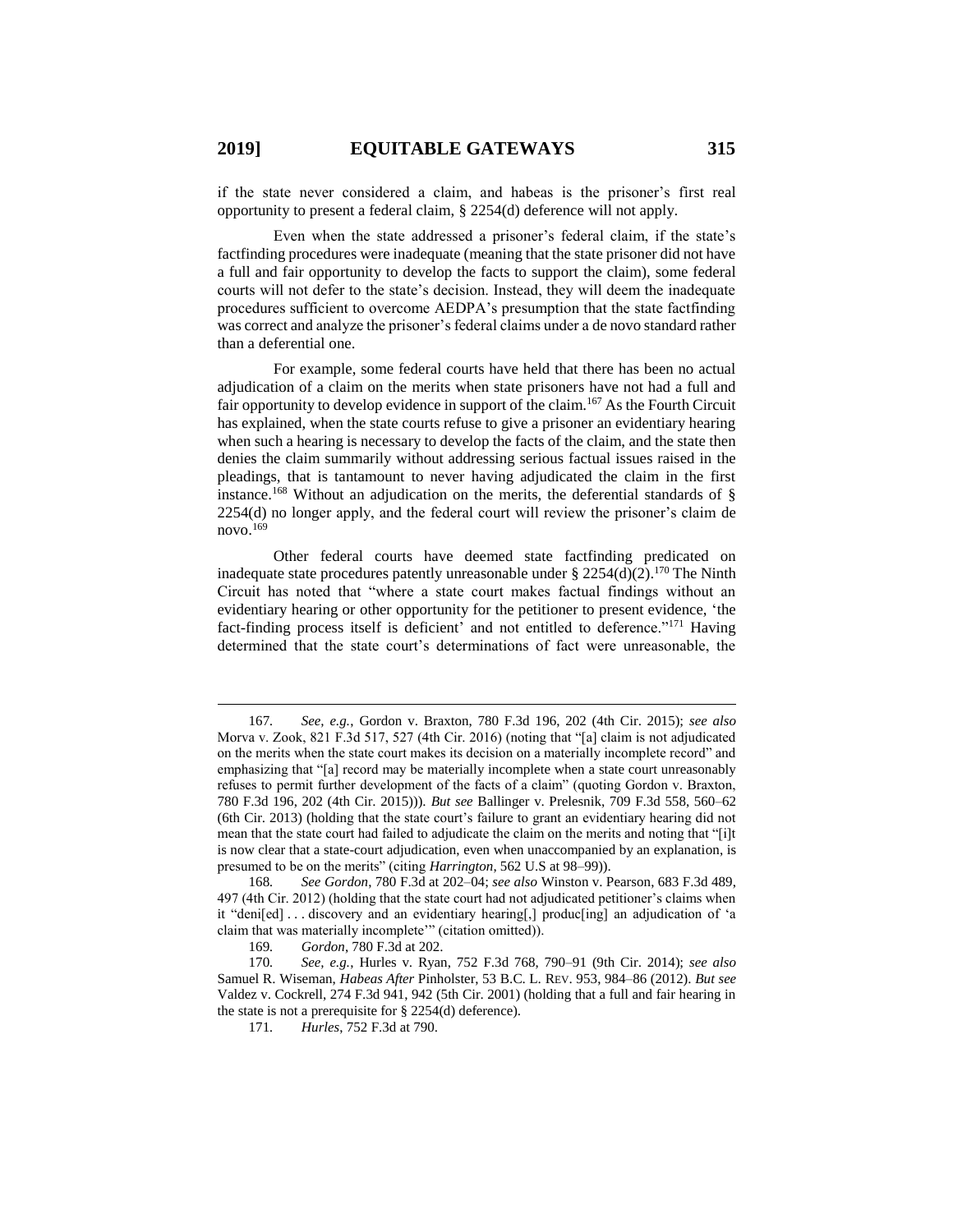federal court considers the prisoner's federal claims de novo, supplementing the state-court record through a federal evidentiary hearing when appropriate.<sup>172</sup>

Finally, some federal courts will recast the prisoner's claim as a new claim supported by new evidence that has not been raised before in the state.<sup>173</sup> If a state prisoner had no real opportunity to present evidence in support of a claim in state court (either because the state-court processes would not permit it or because the prisoner had an ineffective lawyer who failed to try), Justice Breyer has suggested that the federal courts should deem the claim a new claim not previously adjudicated on the merits in the state.<sup>174</sup> As he put it, "[a] claim without any evidence to support it might as well be no claim at all."<sup>175</sup>

<span id="page-25-0"></span>Even if some evidence was presented in the state courts to support the claim, if the state prisoner later discovers a substantial amount of new evidence, it might be enough to "fundamentally alter" the nature of the claim and cause a federal court to characterize the claim as new.<sup>176</sup> The new claim, not having been raised in state court, will be procedurally defaulted, but deficient state procedures may make the state procedural default inadequate to bar federal review.<sup>177</sup> Alternatively, the ineffectiveness of state postconviction counsel in failing to develop record evidence in the state courts may be "cause" to excuse the prisoner's procedural default.<sup>178</sup> Either way, after bypassing the procedural default, the prisoner's claims will be reviewed de novo in federal court. 179

These are three approaches lower federal courts have taken to bypass the deferential standards of review in AEDPA and review state prisoners' claims de novo because the state's merits determination was based on an inadequate state process. Each of these approaches is motivated by an equitable concern about ensuring that state prisoners have a full and fair opportunity to present their federal claims and have them considered by the state courts.

Even the harmless error doctrine, as articulated in *Brecht v. Abrahamson*, 180 has an equitable exception. In a footnote in the *Brecht* decision, the Supreme Court noted that it was not

 $\overline{a}$ 

174. Gallow v. Cooper, 570 U.S. 933, 933 (2013) (statement of Breyer, J. with whom Sotomayor, J. joins respecting the denial of the petition for writ of certiorari).

<sup>172</sup>*. Id.* at 778.

<sup>173</sup>*. See, e.g.*, Dickens v. Ryan, 740 F.3d 1302, 1319 (9th Cir. 2014) (en banc) (relying on cases relating to exhaustion doctrine to hold that new evidence will render a claim unexhausted and therefore "new" if it "fundamentally alter[s]" the previously exhausted claim). *But see* Escamilla v. Stephens, 749 F.3d 380, 395 (5th Cir. 2014) (agreeing with that standard but noting that new evidence does not "fundamentally alter" a claim if it "merely provided additional evidentiary support for [a] claim that was already presented and adjudicated in the state court proceedings").

<sup>175.</sup> *Id.*

<sup>176</sup>*. See Dickens*, 740 F.3d at 1319.

<sup>177</sup>*. See supra* note[s 123](#page-18-0)[–130](#page-18-1) and accompanying text.

<sup>178.</sup> *See* Martinez v. Ryan, 566 U.S. 1, 17 (2012).

<sup>179</sup>*. See Dickens*, 740 F.3d at 1321.

<sup>180.</sup> 507 U.S. 619, 637–38 (1993).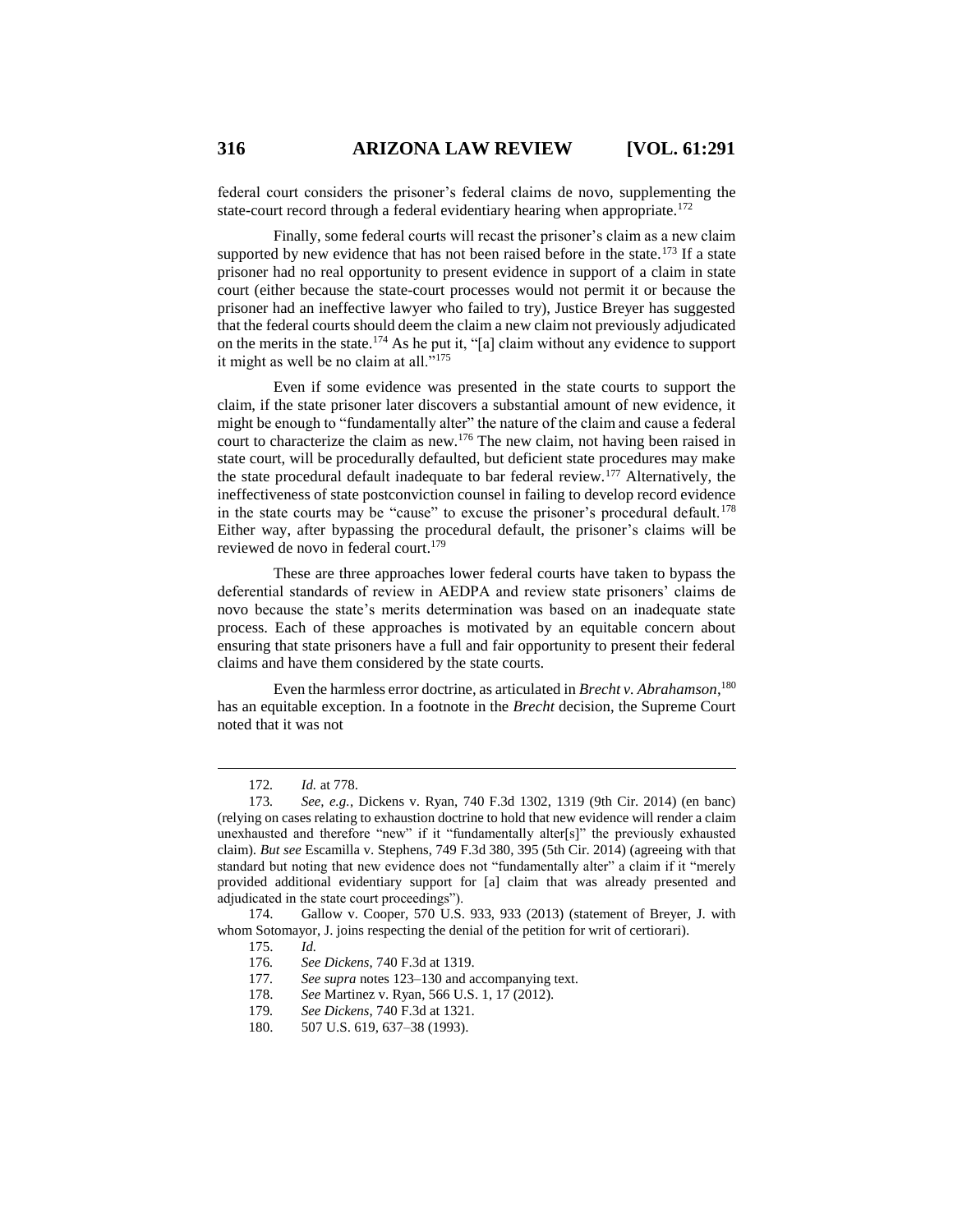foreclos[ing] the possibility that in an unusual case, a deliberate and especially egregious error of the trial type, or one that is combined with a pattern of prosecutorial misconduct, might so infect the integrity of the proceeding as to warrant the grant of habeas relief even if it did not substantially influence the jury's verdict.<sup>181</sup>

Thus, even as it was imposing an additional hurdle to obtaining habeas relief, the Supreme Court was careful to provide a bypass for prisoners whose trials were infected by especially egregious errors that compromised their opportunities to have their federal claims fairly considered.

## <span id="page-26-0"></span>**III. EXPANDING EQUITABLE GATEWAYS**

Federal courts should be more explicit about their willingness to cut through the red tape of habeas doctrine and grant relief when they believe state prisoners have not had a fair opportunity to have their federal claims considered. And habeas petitioners arguing for broader procedural bypasses and more expansive merits review should explicitly cast arguments in fair consideration terms when those concepts are applicable to their claims.

Currently, state prisoners who never had their federal claims fully and fairly considered in state court often fail to paint a complete picture of the systemic state-process failures that stood in their way.<sup>182</sup> This should not be surprising. Right now, there is no constitutional right to federal habeas counsel.<sup>183</sup> Most state prisoners are indigent and cannot afford to hire federal habeas counsel.<sup>184</sup> They either must proceed pro se or rely on pro bono assistance that typically comes from large law firms or legal institutions that do not focus on criminal cases.<sup>185</sup> The attorneys who take on these cases are typically reputable generalist lawyers, but habeas litigation is often not their area of expertise, and they typically lack any deep experience with

 $\overline{a}$ 

183*.* Pennsylvania v. Finley, 481 U.S. 551, 555 (1987) ("We have never held that prisoners have a constitutional right to counsel when mounting collateral attacks upon their convictions and we decline to so hold today." (citation omitted)); *see also* Murray v. Giarratano, 492 U.S. 1, 10 (1989) (plurality opinion).

184. *See* BUREAU OF JUSTICE STATISTICS, U.S. DEP'T OF JUSTICE, NCJ 179023 DEFENSE COUNSEL IN CRIMINAL CASES (2000) (noting that more than 80% of American criminal defendants are indigent).

185*. See* Ty Alper, *Toward a Right to Litigate Ineffective Assistance of Counsel*, 70 WASH. & LEE L. REV. 839, 860 (2013) (explaining how prisoners "must petition non-profit organizations, law school clinics, or law firms to take their cases pro bono").

<span id="page-26-1"></span><sup>181.</sup> *Id.* at 638 n.9.

<sup>182.</sup> I reviewed a randomly selected sample of 100 petitions for writs of habeas corpus in federal district courts filed by state prisoners. Not a single one raised a systemic state-process failure even though such claims were potentially available to a number of the petitioners. For example, several prisoners who were raising defaulted ineffective-assistanceof-trial-counsel claims came from states that require prisoners to raise ineffective-assistanceof-trial-counsel claims in state postconviction proceedings but do not provide prisoners with attorneys to raise those claims. Yet, none of these prisoners highlighted that practice as a systemic state problem. *See, e.g.*, Shipman v. Ryan, CV-08212-DLR (D. Ariz. Oct. 17, 2017); Saintlot v. Jones, CV-00494-SPC-MRM (M.D. Fla. Aug. 17, 2015).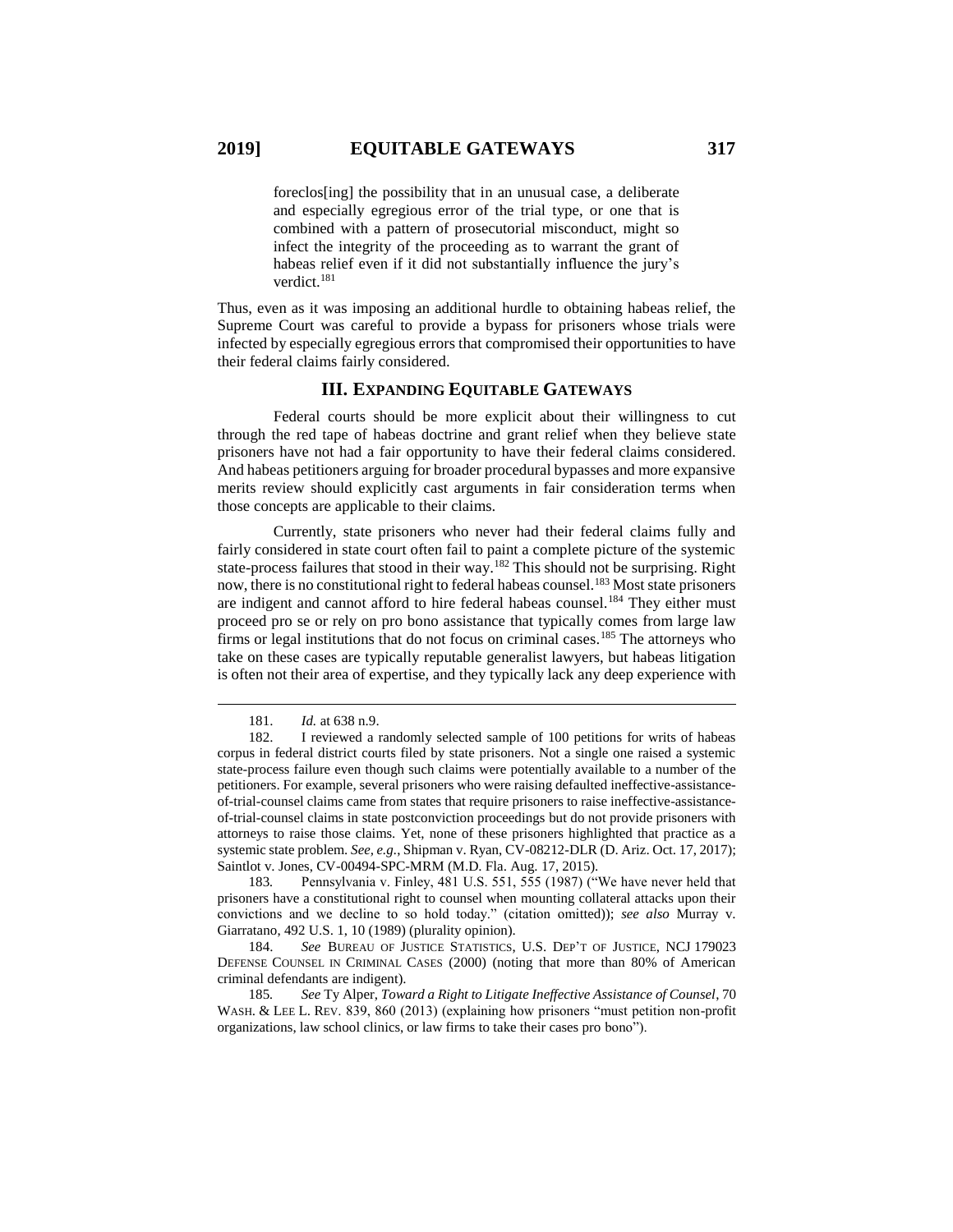state postconviction regimes.<sup>186</sup> As a result, they might not understand the varied ways in which states create and implement postconviction review systems that routinely and effectively prevent state prisoners from having their federal claims fully considered. The state prisoners who proceed pro se certainly do not have access to this information.

Not knowing about the systemic procedural failures in the state, most state prisoners focus on their individual circumstances when trying to get around procedural and substantive obstacles to review.<sup>187</sup> They offer excuses for why they did not comply with procedural rules or why they were not at fault for failing to develop a sufficient factual record in state court.

For example, a habeas petitioner might argue that he was never given a postconviction attorney to raise his trial attorney's ineffectiveness, so he has "cause" to excuse his failure to raise the trial attorney's ineffectiveness.<sup>188</sup> But, if that state prisoner comes from a state that relegates IATC claims to state postconviction review and then routinely refuses to provide state prisoners with counsel at that stage, there is a *systemic* problem in the state.<sup>189</sup> The structure and practice in that state court system effectively prevents prisoners from ever being able to challenge their trial attorneys' performance. That claim is not getting raised as often as it should. The more localized excuses are known to the petitioners and their pro bono counsel and are easier to raise, but they are less likely to motivate a federal court to grant relief because they do not demonstrate an extraordinary or far-reaching fair consideration problem. They also are not as effective at catalyzing change because they provide only indirect feedback to the offending states.

Consider the difference between the two equitable exceptions to the procedural default doctrine: first, cause and prejudice, and second, adequacy. Under a cause-and-prejudice analysis, the question is whether the petitioner is at fault for the procedural noncompliance.<sup>190</sup> A finding of cause and prejudice to excuse a default does not send any direct message to the offending state. It merely recognizes that the petitioner has an excuse sufficient to justify bypassing an otherwiseacceptable state procedural regime. In contrast, a finding that the state's procedures are inadequate begins a dialogue between the federal and state courts about the legitimacy of the state process.<sup>191</sup> If the federal court tells a state directly that its

<span id="page-27-0"></span><sup>186</sup>*. See, e.g.*, Maples v. Thomas, 565 U.S. 266, 270–71 (2012) (describing one such situation). There are, of course, exceptions to this rule. Some law firms have brought experienced public defenders in to create their pro bono programs and train their attorneys. *See* Carol S. Steiker, Keynote Address, *Gideon at Fifty: A Problem of Political Will*, 122 YALE L.J. 2694, 2710 (2013) (describing some of these law firms). And prisoners lucky enough to be represented by law school clinics at good schools often get excellent representation. *See* Eve Brensike Primus, *Culture as a Structural Problem in Indigent Defense*, 100 MINN. L. REV. 1769, 1796 (2016) (discussing these clinics).

<sup>187</sup>*. See* Primus, *supra* note [27,](#page-5-0) at 109.

<sup>188</sup>*. See* cases collected *supra* note [182.](#page-26-0)

<sup>189.</sup> *See id.*

<sup>190</sup>*. See* Wainwright v. Sykes, 433 U.S. 72, 77 (1977).

<sup>191</sup>*. See* Robert M. Cover & T. Alexander Aleinikoff, *Dialectical Federalism: Habeas Corpus and the Court*, 86 YALE L.J. 1035, 1048 (1977).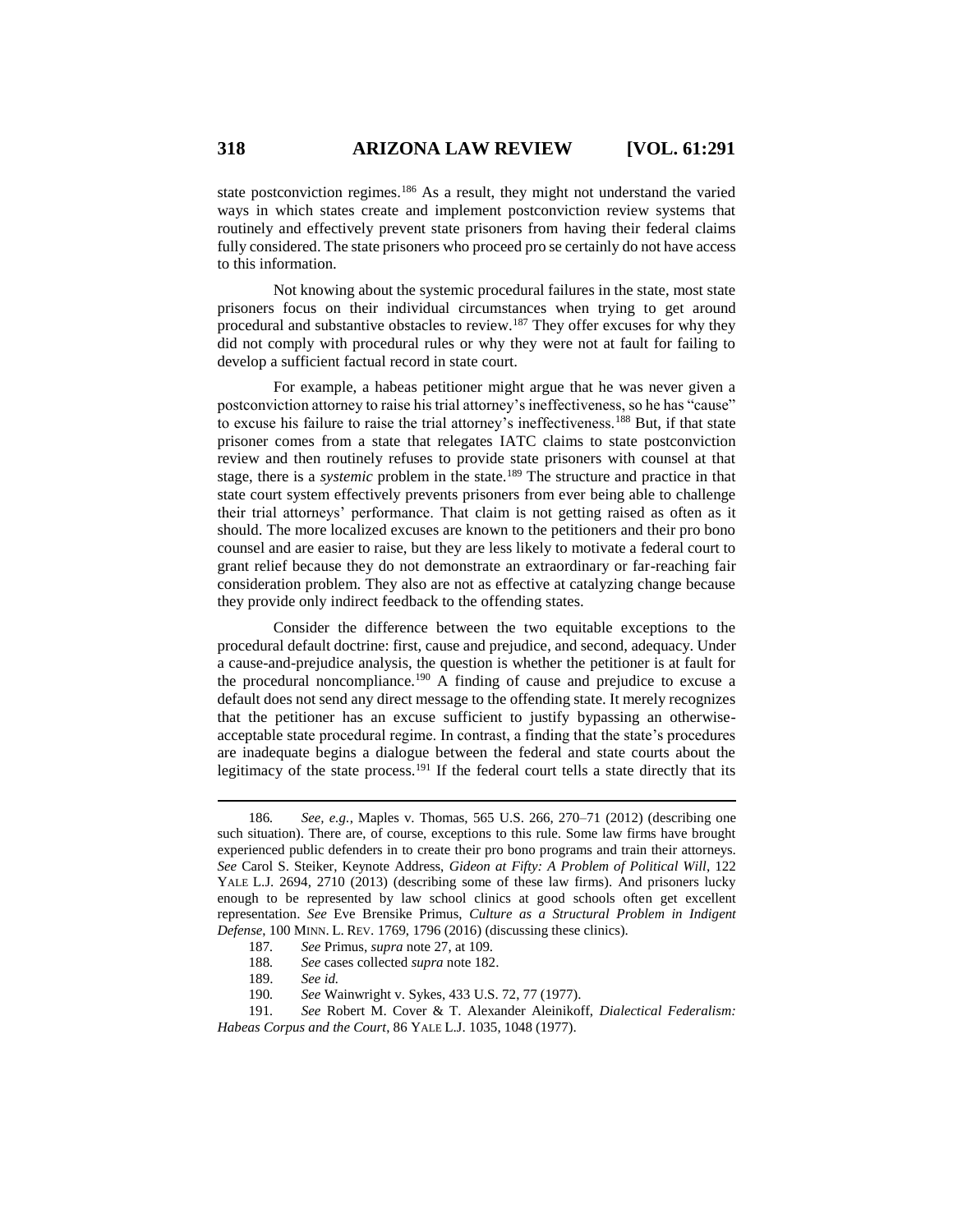procedures inadequately protect federal rights, it puts the state on notice and gives the state an incentive to fix the problem or face more federal habeas grants in the future.<sup>192</sup>

Habeas petitioners should ask federal courts to consider how state procedural systems are structured and force them to confront the broader questions about whether state prisoners are given a realistic opportunity to have their federal claims considered. And federal courts should use their equitable discretion to bypass procedural and substantive obstacles to review and send a clear message back to the offending state that prisoners from that state will continue to receive more favorable federal habeas review until the state revises its procedures to give prisoners a full and fair opportunity to present federal claims. If the state still refuses to modify its procedures, federal courts can issue a stronger, constitutionally based response by finding systemic violations of due process or the right to counsel in that state.<sup>193</sup>

Academics, law students, and practitioners can be helpful in this effort by writing about systemic problems in state postconviction regimes.<sup>194</sup> Highlighting state-process failures in different states will identify potential arguments for habeas petitioners to raise and give them legal authority to cite in support of their arguments.

Petitioners should also try to broaden established equitable inroads by applying procedural bypasses obtained in one area of habeas to other obstacles to habeas relief.<sup>195</sup> Consider the Supreme Court's decisions in *Martinez v. Ryan*<sup>196</sup> and *Trevino v. Thaler.*<sup>197</sup> In these cases, the Supreme Court held that there is cause to excuse a state prisoner's procedural default for failing to raise a substantial IATC claim whenever state law requires prisoners to raise IATC claims in initial state postconviction proceedings and the state fails to provide prisoners with effective counsel to help them raise the claims at that stage.<sup>198</sup> The equitable principles

194*. See, e.g.*, Claire V. Madill, *Disentangling Michigan Court Rule 6.502(G)(2): The "New Evidence" Exception to the Ban on Successive Motions for Relief from Judgment Does Not Contain a Discoverability Requirement*, 113 MICH. L.REV. 1427 (2015) (describing the ways in which a Michigan State postconviction rule and a Michigan Supreme Court case interact to prevent postconviction claims predicated on new evidence from being considered in state courts, and suggesting that federal habeas courts might find the procedural interaction an inadequate procedural ground to bar federal habeas review).

195. When analogizing between doctrines it is, of course, important to be careful that litigants do not ratchet up the required showing that petitioners have to make to pass through equitable gateways. For example, courts have held that "good cause" to justify the use of the stay and abeyance procedure does not require the same showing of "extraordinary circumstances" as in other contexts. *See, e.g.*, Jackson v. Roe, 425 F.3d 654, 661–62 (9th Cir. 2005).

<sup>192</sup>*. See generally* Primus, *supra* note[s 3,](#page-1-0) [27](#page-5-0) (discussing the benefits of a structural approach to state procedural problems).

<sup>193</sup>*. See* Alper, *supra* note [185](#page-26-1) (arguing that *Martinez* and *Maples* might be first steps toward a constitutional right to postconviction counsel); Wiseman, *supra* note [170,](#page-24-0) at 992–1005 (arguing that prisoners who don't get full factual development in the state may have claims under the Suspension or Due Process Clauses).

<sup>196.</sup> 566 U.S. 1 (2012).

<sup>197.</sup> 569 U.S. 413 (2013).

<sup>198.</sup> *Martinez*, 566 U.S. at 14; *Trevino*, 569 U.S. at 423–29.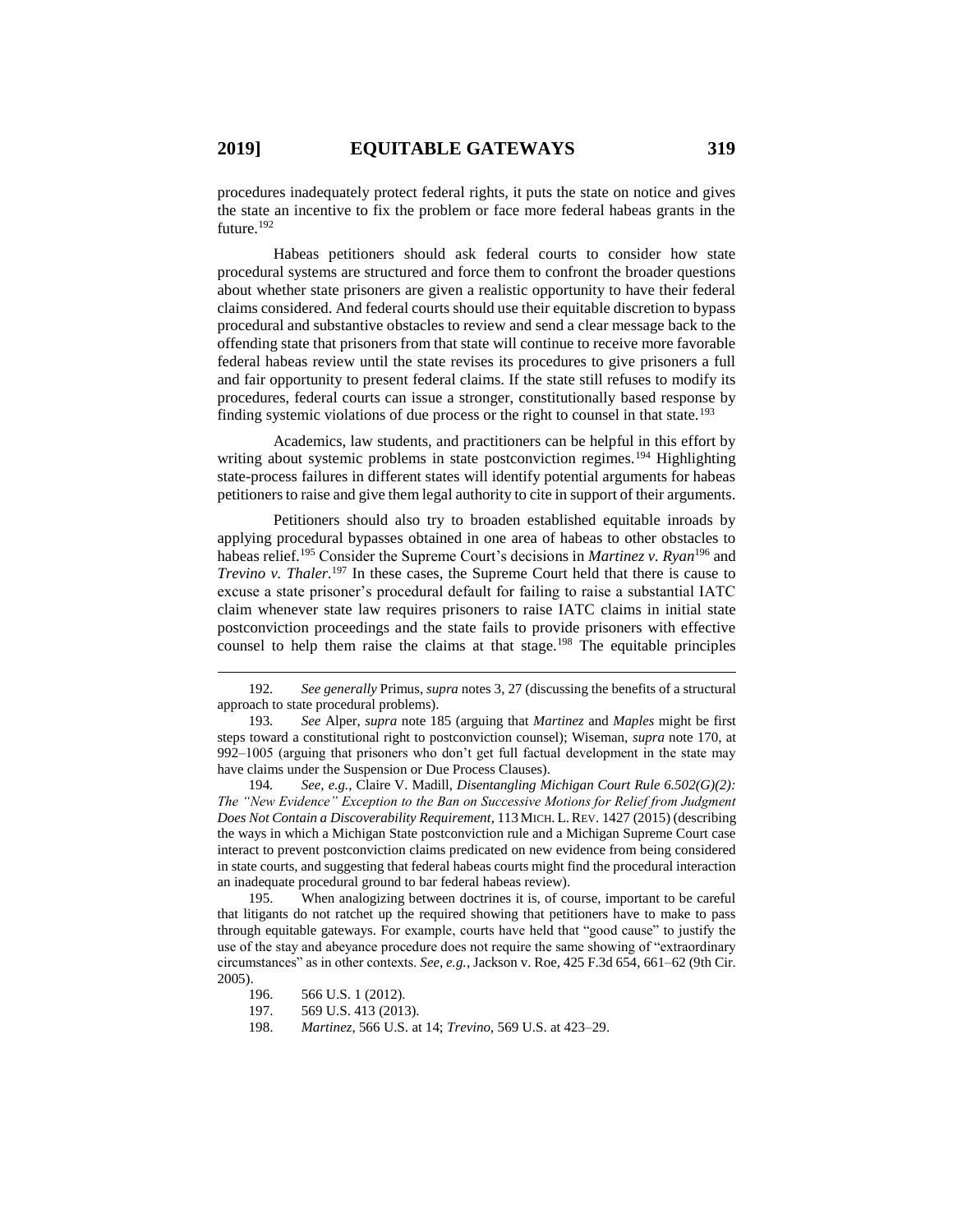animating the Supreme Court's holdings in *Martinez* and *Trevino* have potential implications for other habeas doctrines, like equitable tolling. If a state creates a particularly complicated set of procedural requirements about the time periods for filing state postconviction petitions and then fails to give indigent prisoners counsel to help them navigate those procedural barriers, the prisoners who get trapped in the resulting catch-22 face the same unfairness that motivated the Supreme Court to find a way around the procedural default doctrine in *Martinez* and *Trevino*. 199

*Martinez* and *Trevino* also provide support to state prisoners who want to supplement IATC claims that were previously raised in state postconviction proceedings but were not adequately supported due to their pro se status or the ineffective representation of a postconviction attorney.<sup>200</sup> If equitable concerns permit state prisoners to bypass a complete failure to raise IATC claims, they certainly should permit prisoners to supplement a claim that was improperly raised by ineffective postconviction attorneys or by pro se prisoners who, because they were never given access to an attorney, failed to support their IATC claim with enough factual evidence.<sup>201</sup>

More generally, when faced with § 2254(d)'s deferential standards of review and § 2254(e)(1)'s presumption of correctness on factual determinations, habeas litigants should try to expand the equitable inroads that some circuits have already created. Litigants should argue that the state processes were sufficiently inadequate that the state-court decision should not be considered an adjudication on the merits or that the factual findings underlying the state-court determination should

200*. See Martinez*, 566 U.S. at 13–14; *Trevino*, 569 U.S. at 423.

201*. See, e.g.*, Gregg v. Raemisch, No. 16–cv–00173–CMA–MEH, 2018 WL 447351, at \*5 (D. Colo. Jan. 17, 2018) ("It would not serve the equitable rationale of *Martinez*  to conclude that the state court's decision that [the defendant's] inartfully pled pro se claim was 'vague and conclusory' constituted a decision on the merits."); *see also supra* note[s 170–](#page-24-0) [176.](#page-25-0) Once out of the constraints of § 2254(d), state prisoners with underdeveloped factual records due to ineffective postconviction counsel should rely on *Martinez* to contend that they are not at fault for the failure to develop the record and thus should get an evidentiary hearing. *See, e.g.*, Jones v. Ryan, CV-01-00592-TUC-TMB, 2017 WL 264500, at \*19 (D. Ariz. Jan. 20, 2017) (holding that when a state prisoner's "procedural default is excused under *Martinez*, he is by extension not at fault for failing to develop the claim under  $\S$  2254(e)(2)"). Alternatively, federal courts could stay habeas petitions filed by prisoners who did not adequately develop their state records due to the ineffectiveness of their state postconviction counsel and allow them to return to state court for further factual development. *See* Jennifer Utrecht, Pinholster*'s Hostility to Victims of Ineffective State Habeas Counsel*, 114 MICH. L. REV. 137, 161 (2015) (advocating such an approach).

<sup>199</sup>*. See* Grissette v. Westbrooks, No. 3:11–0245, 2013 WL 494093, at \*3 (M.D. Tenn. Feb. 8, 2013) (applying *Martinez* and *Maples* to equitable tolling but finding no *Strickland* prejudice to warrant tolling in the instant case); *see also* Harper v. Ercole, 648 F.3d 132, 137 (2d Cir. 2011) (noting that the extraordinary circumstances requirement in equitable tolling doctrine "refers not to the uniqueness of a party's circumstances, but rather to the severity of the obstacle impeding compliance with a limitations period"); Marceau, *supra*  not[e 8,](#page-2-1) at 2164–68. *But see* Lombardo v. United States, 860 F.3d 547, 557–58 (7th Cir. 2017) (recognizing the force of the argument that *Martinez* applies to equitable tolling, but refusing to apply *Martinez* because of the tension it would create with the Supreme Court's statements that garden-variety claims of neglect do not warrant equitable tolling).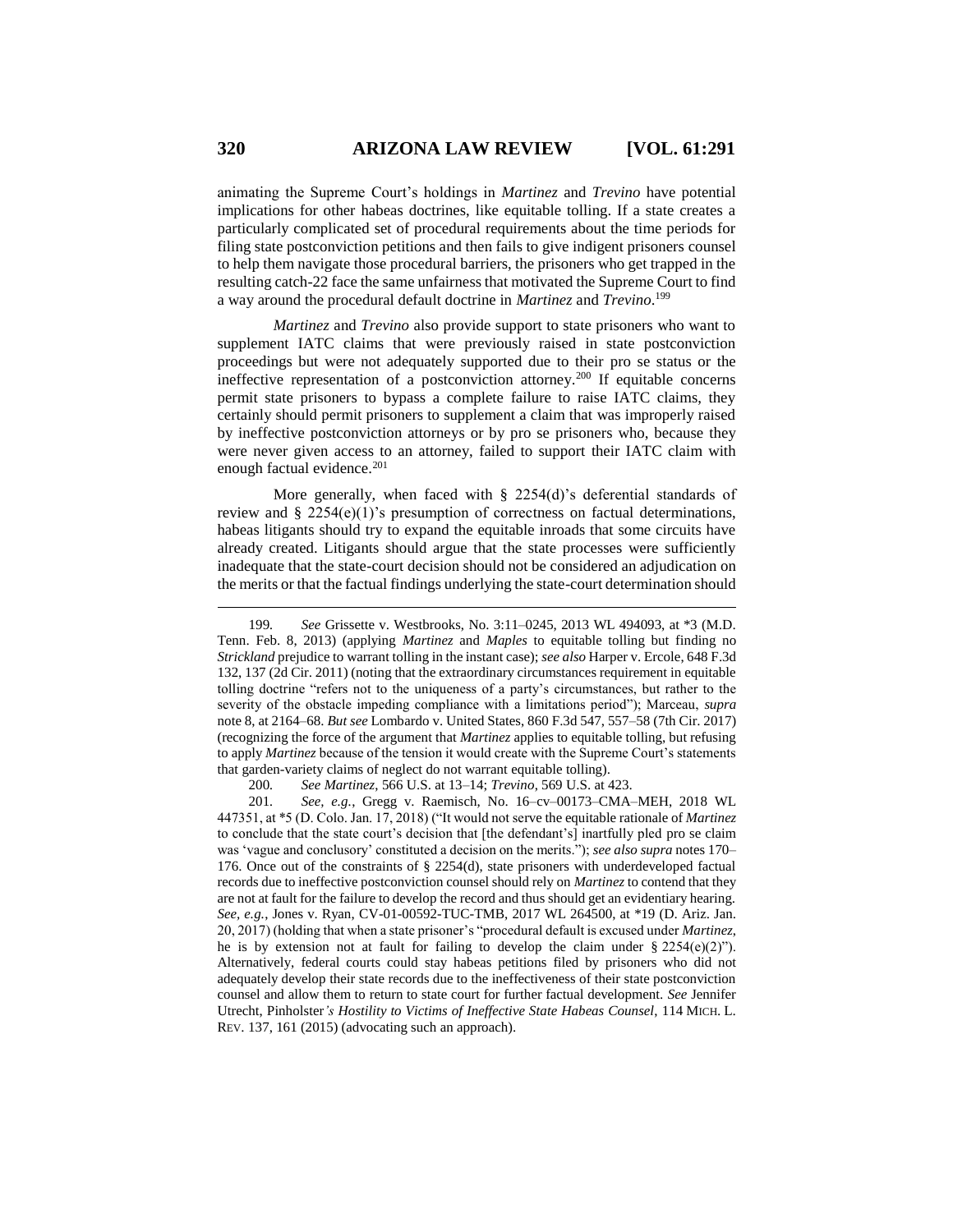be deemed unreasonable and the resulting determination not subject to deference. Once out of the constraints of § 2254(d), petitioners should rely on *Williams v. Taylor*<sup>202</sup> to contend that they were not at fault for failing to develop the facts in state court and argue for federal evidentiary hearings to expand their factual records. Obtaining a federal evidentiary hearing to expand the state-court record dramatically increases the likelihood of obtaining habeas relief. According to one empirical study, obtaining an evidentiary hearing in federal court was associated with a 21%–32% increase in the likelihood of obtaining relief.<sup>203</sup>

Finally, habeas petitioners who want to use these equitable gateways to get more meaningful review should situate their claims in the language and history of the fair consideration doctrine. A prisoner whose severe mental illness prevented him from timely filing his petition should argue that the illness interfered with his chance to have his federal claims presented to any court. That prisoner should cite Professor Bator, <sup>204</sup> Justice Jackson, <sup>205</sup> and cases like *Martinez*<sup>206</sup> and *Trevino*<sup>207</sup> to demonstrate that one important overarching goal of federal habeas review is to ensure that prisoners have one full and fair chance to have their federal claims considered. If the federal habeas court views the mental illness as an external obstacle that interfered with the petitioner's ability to obtain a full and fair review of his federal claims, it is more likely to consider bypassing procedural and substantive restrictions on federal habeas review.

These are just a few examples of ways that federal courts and litigants could rely on the equitable strands within the habeas doctrinal morass to open the federalcourthouse doors to more state prisoners' claims. Of course, more robust federal habeas review does not necessarily mean that more state prisoners will obtain more habeas relief. Some of the underlying constitutional issues that state prisoners often raise—like IATC—contain standards that are particularly difficult for criminal defendants to meet.<sup>208</sup> But, as it currently stands, federal courts almost never address those constitutional standards in state cases.<sup>209</sup> They avoid doing so by procedurally foreclosing the claims or saying that the state courts' determination was not patently unreasonable such that they need not address whether the state's application of the underlying constitutional standard was right or wrong.<sup>210</sup>

Deferential-review standards and procedural obstacles to review effectively freeze out federal development of these underlying constitutional standards, at least as applied to state prisoners' cases. That is problematic for a couple of reasons. First, there is reason to believe that some states are systematically underenforcing and violating criminal defendants' rights to counsel (as well as some

<sup>202</sup>*.* 529 U.S. 420, 434–35 (2000).

<sup>203</sup>*.* KING REPORT, *supra* note 2, at 10.

<sup>204.</sup> Bator, *supra* not[e 16,](#page-3-0) at 456–57.

<sup>205.</sup> *See* Brown v. Allen, 344 U.S. 443, 545 (1953) (Jackson, J., concurring).

<sup>206.</sup> Martinez v. Ryan, 566 U.S. 1, 13–14 (2012).

<sup>207.</sup> Trevino v. Thaler, 569 U.S. 413, 425–27 (2013).

<sup>208</sup>*. See* Strickland v. Washington, 466 U.S. 668, 687 (1984).

<sup>209</sup>*. See* KING REPORT, *supra* not[e 2,](#page-1-1) at 6, 9.

<sup>210.</sup> *See id.*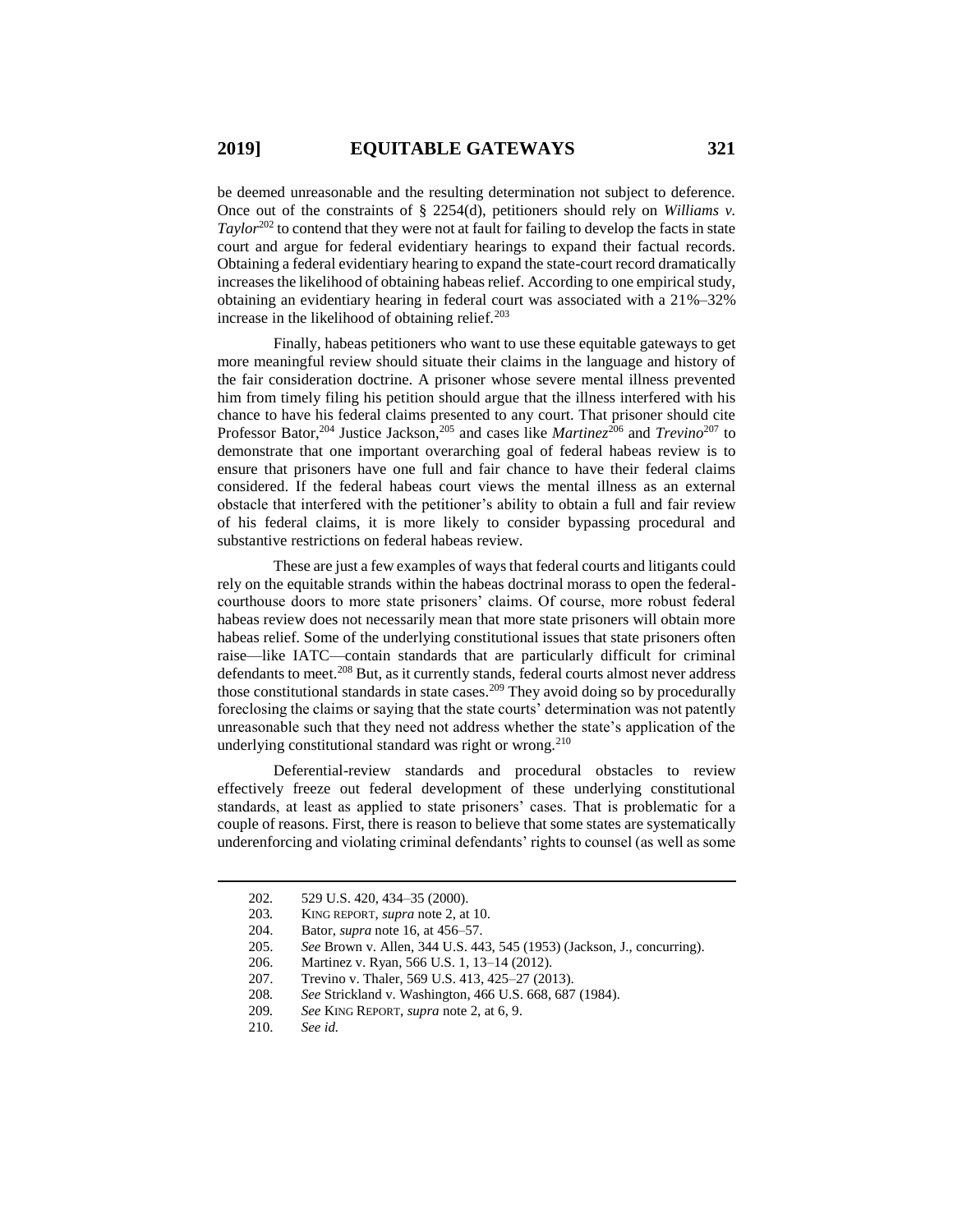other rights).<sup>211</sup> Without robust federal-court review, there is unlikely to be much of a check on rogue state behavior.<sup>212</sup>

Additionally, violations of some of these rights—like the right to effective assistance of counsel or the right to obtain material, exculpatory evidence pretrial are typically discovered and addressed only at the postconviction stage.<sup>213</sup> As a result, federal habeas is the only real opportunity for federal courts to discuss and develop the scope of these rights in state cases. As some scholars have noted, federal courts bring a unique and important perspective to defining the content and scope of federal rights, and we should encourage federal and state courts to engage in a dialogue about the proper scope of federal rights.<sup>214</sup>

If litigants situate their arguments in the language, history, and evolution of equitable doctrines about ensuring fair consideration, they are more likely to get robust federal habeas review while simultaneously catalyzing states to provide more realistic opportunities for state prisoners to present their federal claims in state court. Perhaps it will result in more grants of federal habeas review as well. At the very least, it will permit federal courts to be a part of shaping the content and scope of federal rights as they apply to state criminal justice systems. Obviously, working toward obtaining more robust federal-court review will not solve all the problems with the current structure of federal habeas review of state-court criminal convictions, but it is a start.

## **CONCLUSION**

For decades, scholars and judges have agreed that state prisoners should be entitled to one full and fair opportunity to have their federal claims considered. That is why fair consideration equitable gateways pierce through the otherwisecomplicated morass that is federal habeas review. It is time for litigants and federal courts to return to those equitable principles and think about how to expand their application in light of the current structure of state postconviction regimes.

Litigants need to expose those states that are using complicated and confusing state postconviction procedures to avoid redressing constitutional violations. And federal courts need to step in and ensure that states are providing prisoners with a full and fair opportunity to have their federal claims developed and considered. States that are not giving prisoners a fair opportunity to develop factual records to support their federal claims should not get deference in federal courts. And when state prisoners come into federal court claiming that their constitutional rights were violated and that they have not yet had a chance to have their constitutional claims fully and fairly considered through no fault of their own, the

<sup>211</sup>*. See, e.g.*, Primus, *supra* not[e 3](#page-1-0) (describing these problems).

<sup>212.</sup> After all, the Supreme Court has a limited ability to take cases on certiorari at the conclusion of direct review.

<sup>213</sup>*. See* Keith A. Findley, *Innocence Protection in the Appellate Process*, 93 MARQ. L. REV. 591, 605 (2009) ("While most states have statutes permitting motions for a new trial based on newly discovered evidence, or permitting challenges to fact-based constitutional claims such as ineffective assistance or Brady claims, those proceedings are almost always collateral proceedings; they are not a part of the direct appeal process.").

<sup>214</sup>*. See, e.g.*, Cover & Aleinikoff, *supra* not[e 191.](#page-27-0)